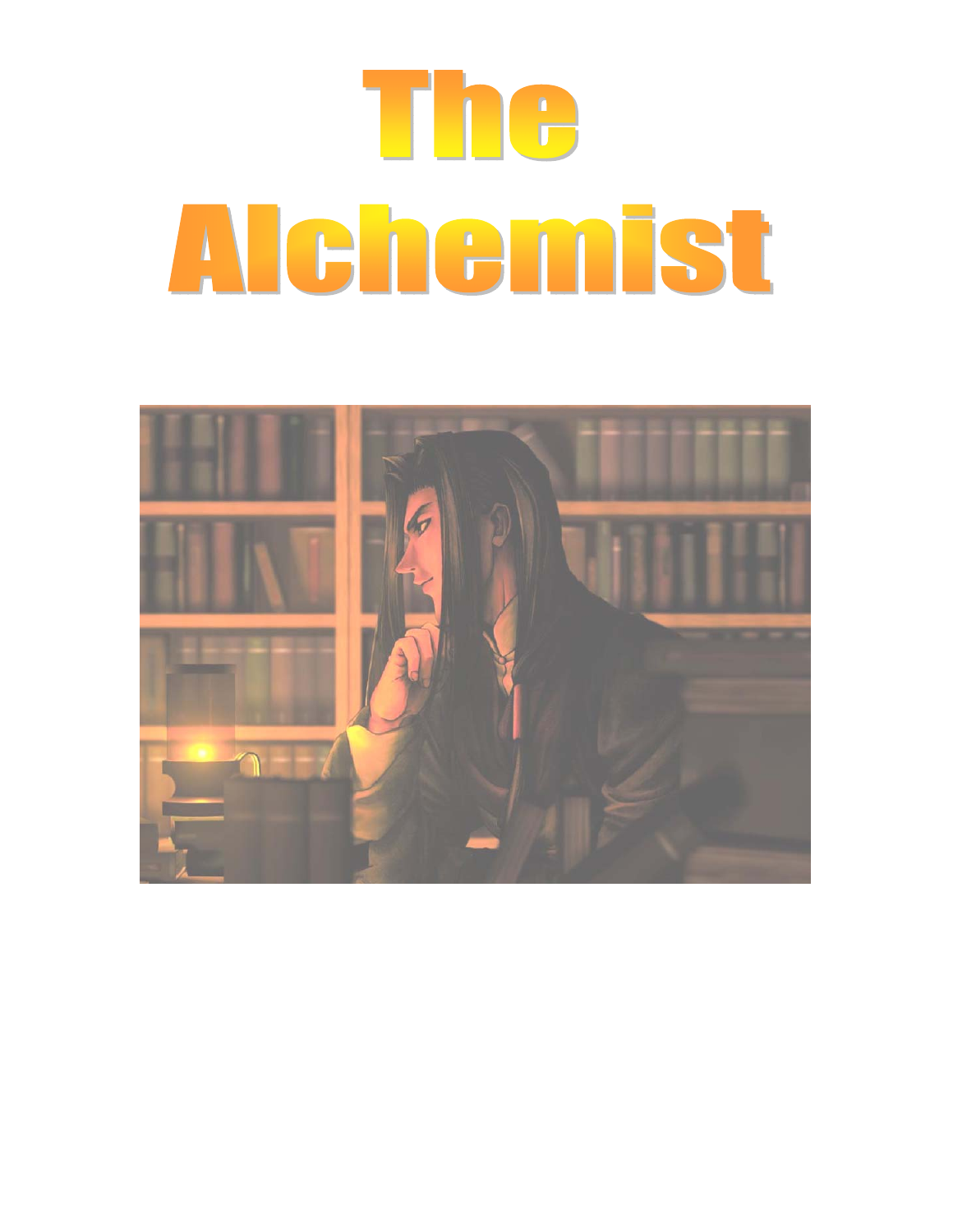There are some books that go beyond being special. *Jonathan Livingston Seagull*, *The Little Prince*, *Conversations With God* and *The Prophet* would all make the list. I'd like to add one more, *The Alchemist* by Paulo Coelho. It is the story of Santiago, a shepard in Spain. He sets off to find a treasure by the pyramids in Egypt that is spoken of in a reoccurring dream. A story as old as the pyramids themselves. Along the way, he finds out that his journey is about discovering his Personal Legend, touching the Soul of the World, and learning what love is really about; as well as getting the loot. We learn as we travel with Santiago many of the valuable lessons of life, and uncover many of the mysteries. "The wise men understood that this natural world is only an image and a copy of paradise. The existence of this world is simply a guarantee that there exists a world that is perfect. God created the world so that, through its visible objects, men could understand his spiritual teachings and the marvels of his wisdom." Now come with Santiago and me as we stroll the fields of Spain, and ride on camel and horseback through the sands of the great African desert. And, learn as he did, "I'm an adventurer, looking for treasure." The adventure awaits! Enjoy!

The Alchemist picked up a book that someone in the caravan had brought. Leafing through the pages, he found a story about Narcissus.

The alchemist knew the legend of Narcissus, a youth who knelt daily beside a lake to contemplate his own beauty. He was so fascinated by himself that, one morning, he fell into the lake and drowned. At the spot where he fell, a flower was born, which was called the narcissus.

But this was not how the author of the book ended the story.

He said that when Narcissus died, the goddesses of the forest appeared and found the lake, which had been fresh water, transformed into a lake of salty tears.

"Why do you weep?" the goddesses asked.

"I weep for Narcissus," the lake replied.

"Ah, it is no surprise that you weep for Narcissus," they said, "for though we always pursued him in the forest, you alone could contemplate his beauty close at hand."

"But...was Narcissus beautiful?" the lake asked.

"Who better than you to know that?" the goddesses said in wonder. "After all, it was by your banks that he knelt each day to contemplate himself!"

The lake was silent for some time. Finally, it said:

"I weep for Narcissus, but I never noticed that Narcissus was beautiful. I weep because, each time he knelt beside my banks, I could see, in the depths of his eyes, my own beauty reflected."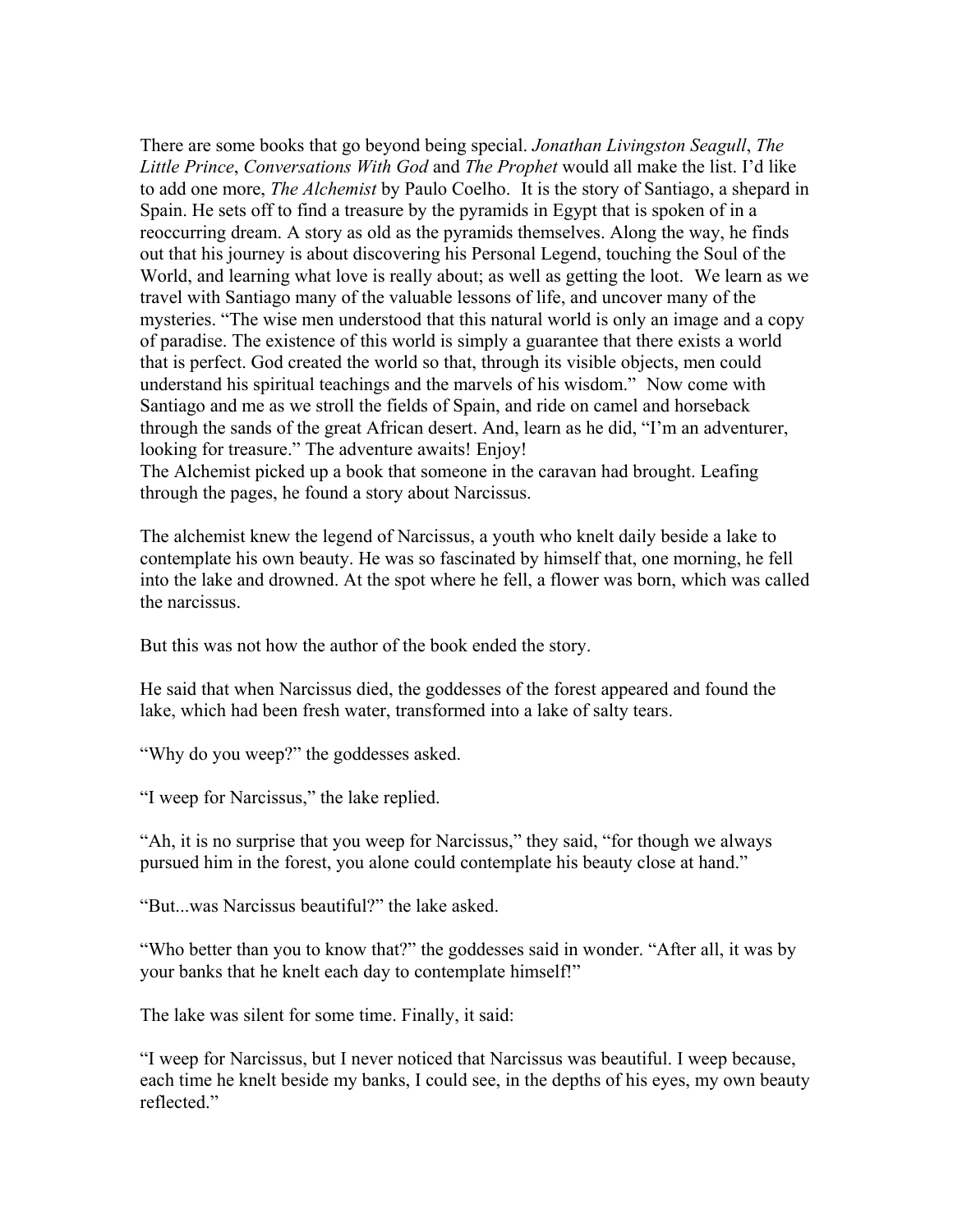"What a lovely story," the alchemist thought.

The boy's name was Santiago. Dusk was falling as the boy arrived with his herd at an abandoned church. The roof had fallen in long ago, and an enormous sycamore had grown on the spot where the sacristy had once stood.

He decided to spend the night there, He saw to it that all the sheep entered through the ruined gate, and then laid some planks across it to prevent the flock from wandering away during the night.

"Well, usually I learn more from my sheep than from books," he answered. During the two hours that they talked, she told him she was the merchant's daughter, and spoke of life in the village, where each day was like all the others, The shepherd told her of the Andalusian countryside, and related the news from the other towns where he had stopped. It was a pleasant change from talking to his sheep.

We have to be prepared for change, he thought, and he was grateful for the jacket's weight and warmth.

The jacket had a purpose, and so did the boy. His purpose in life was to travel, and, after two years of walking the Andalusian terrain, he knew all the cities of the region. He was planning, on this visit, to explain to the girl how it was that a simple shepherd knew how to read. That he had attended a seminary until he was sixteen. His parents had wanted him to become a priest...One afternoon, on a visit to his family, he had summoned up the courage to tell his father that he didn't want to become a priest. That he wanted to travel.

"People from all over the world have passed through this village, son," said his father. "They come in search of new things, but when they leave they are basically the same people they were when they arrived, They climb the mountain to see the castle, and they wind up thinking that the past was better than what we have now."

"The people who come here have a lot of money to spend, so they can afford to travel," his father said, "Amongst us, the only ones who travel are the shepherds."

"Well, then I'll be a shepherd!"

And he gave the boy his blessing, The boy could see in his father's gaze a desire to be able, himself, to travel the world—a desire that was still alive, despite his father's having had to bury it, over dozens of years, under the burden of struggling for water to drink, food to eat, and the same place to sleep every night of his life.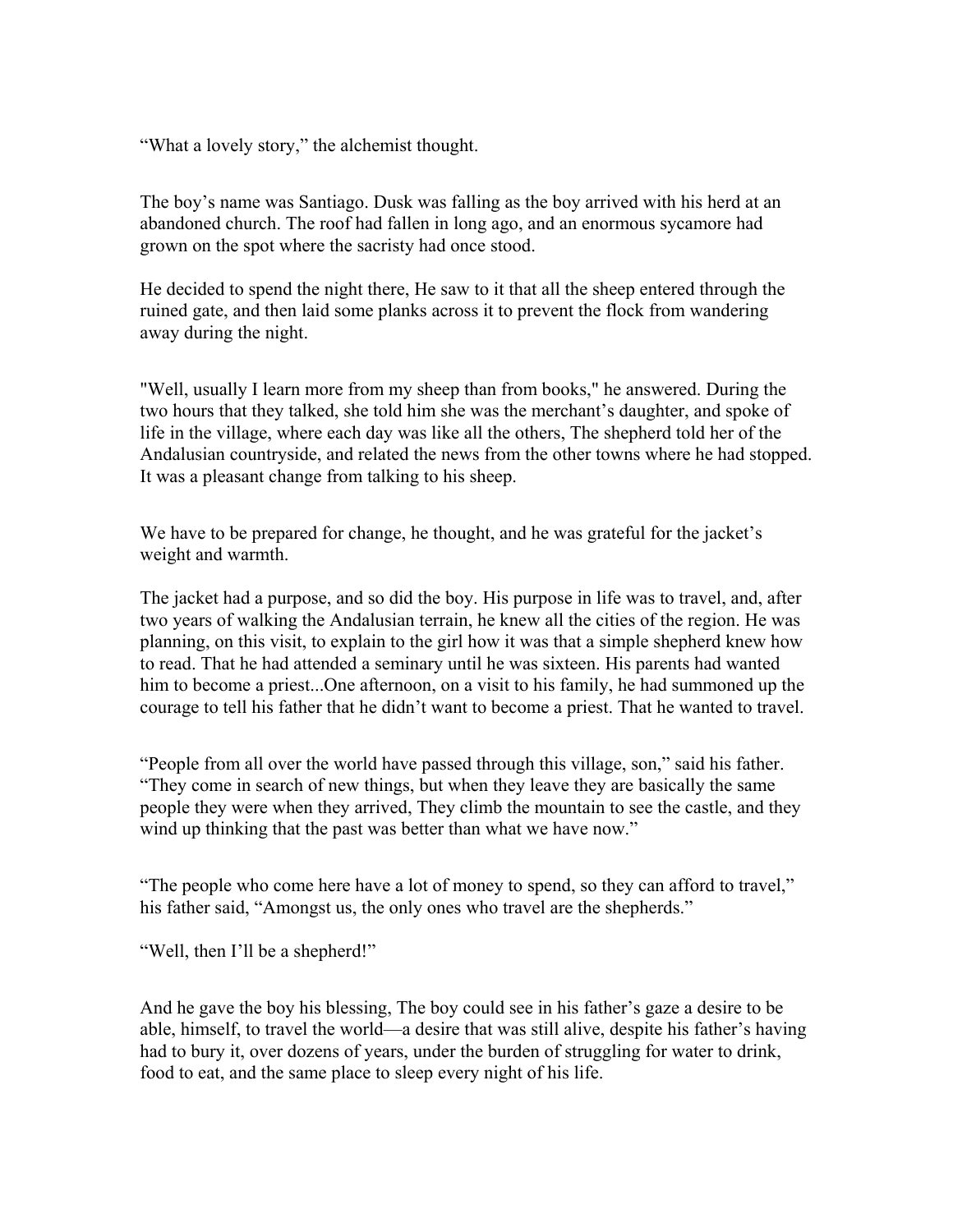He owned a jacket, a book that he could trade for another, and a flock of sheep. But, most important, he was able every day to live out his dream. If he were to tire of the Andalusian fields, he could sell his sheep and go to sea. By the time he had had enough of the sea, he would already have known other cities, other women, and other chances to be happy.

Whenever he could, he sought out a new road to travel. He had never been to that ruined church before, in spite of having traveled through those parts many times. The world was huge and inexhaustible; he had only to allow his sheep to set the route for a while, and he would discover other interesting things. The problem is that they don't even realize that they're walking a new road every day. They don't see that the fields are new and the seasons change. All they think about is food and water.

It's the possibility of having a dream come true that makes life interesting, he thought.

"You came so that you could learn about your dreams," said the old woman. "And dreams are the language of God. When he speaks in our language, I can interpret what he has said. But if he speaks in the language of the soul, it is only you who can understand. But, whichever it is, I'm going to charge you for the consultation." "I have had the same dream twice," he said. "I dreamed that I was in a field with my sheep, when a child appeared and began to play with the animals. I don't like people to do that, because the sheep are afraid of strangers..."

"The child went on playing with my sheep for quite a while," continued the boy, a bit upset. "And suddenly, the child took me by both hands and transported me to the Egyptian pyramids..."

"Then, at the Egyptian pyramids,"—he said the last three words slowly, so that the old woman would understand—"the child said to me, 'If you come here, you will find a hidden treasure,' And, just as she was about to show me the exact location, I woke up. Both times."

"And this is my interpretation: you must go to the Pyramids in Egypt. I have never heard of them, but, if it was a child who showed them to you, they exist. There you will find a treasure that will make you a rich man."

"I told you that your dream was a difficult one. It's the simple things in life that are the most extraordinary; only wise men are able to understand them. And since I am not wise, I have had to learn other arts, such as the reading of palms."

"It's a book that says the same thing almost all the other books in the world say," continued the old man. "It describes people's inability to choose their own Personal Legends. And it ends up saying that everyone believes the world's greatest lie."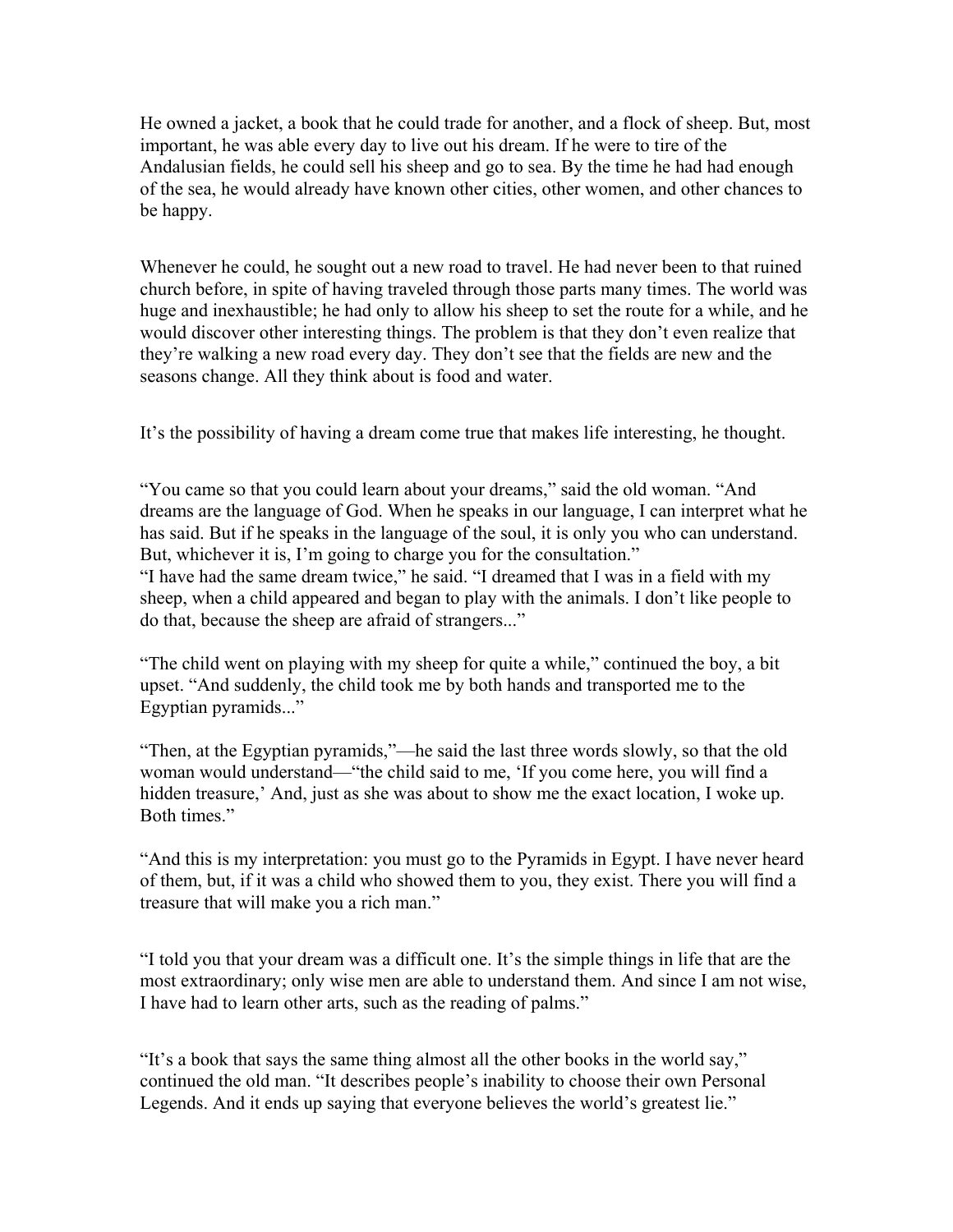"What's the world's greatest lie?" the boy asked, completely surprised.

"It's this; that at a certain point in our lives, we lose control of what's happening to us, and our lives become controlled by fate. That's the world's greatest lie."

"My name is Melchizedek," said the old man, "How many sheep do you have?"

"Enough," said the boy, He could see that the old man wanted to know more about his life.

"Well, then, we've got a problem. I can't help you if you feel you've got enough sheep."

"Give me one-tenth of your sheep," said the old man, "and I'll tell you how to find the hidden treasure."

But before the boy could say anything, the old man leaned over, picked up a stick, and began to write in the sand of the plaza...There, in the sand of the plaza of that small city, the boy read the names of his father and his mother and the name of the seminary he had attended. He read the name of the merchant's daughter, which he hadn't even known, and he read things he had never told anyone.

"I'm the king of Salem," the old man had said.

"Why would a king be talking with a shepherd?" the boy asked, awed and embarrassed.

"For several reasons, But let's say that the most important is that you have succeeded in discovering your Personal Legend."

"It's what you have always wanted to accomplish. Everyone, when they are young, knows what their Personal Legend is."

"At that point in their lives, everything is clear and everything is possible. They are not afraid to dream, and to yearn for everything they would like to see happen to them in their lives. But, as time passes, a mysterious force begins to convince them that it will be impossible for them to realize their Personal Legend..."

"It's a force that appears to be negative, but actually shows you how to realize your Personal Legend. It prepares your spirit and your will, because there is one great truth on this planet: whoever you are, or whatever it is that you do, when you really want something, it's because that desire originated in the soul of the universe. It's your mission on earth."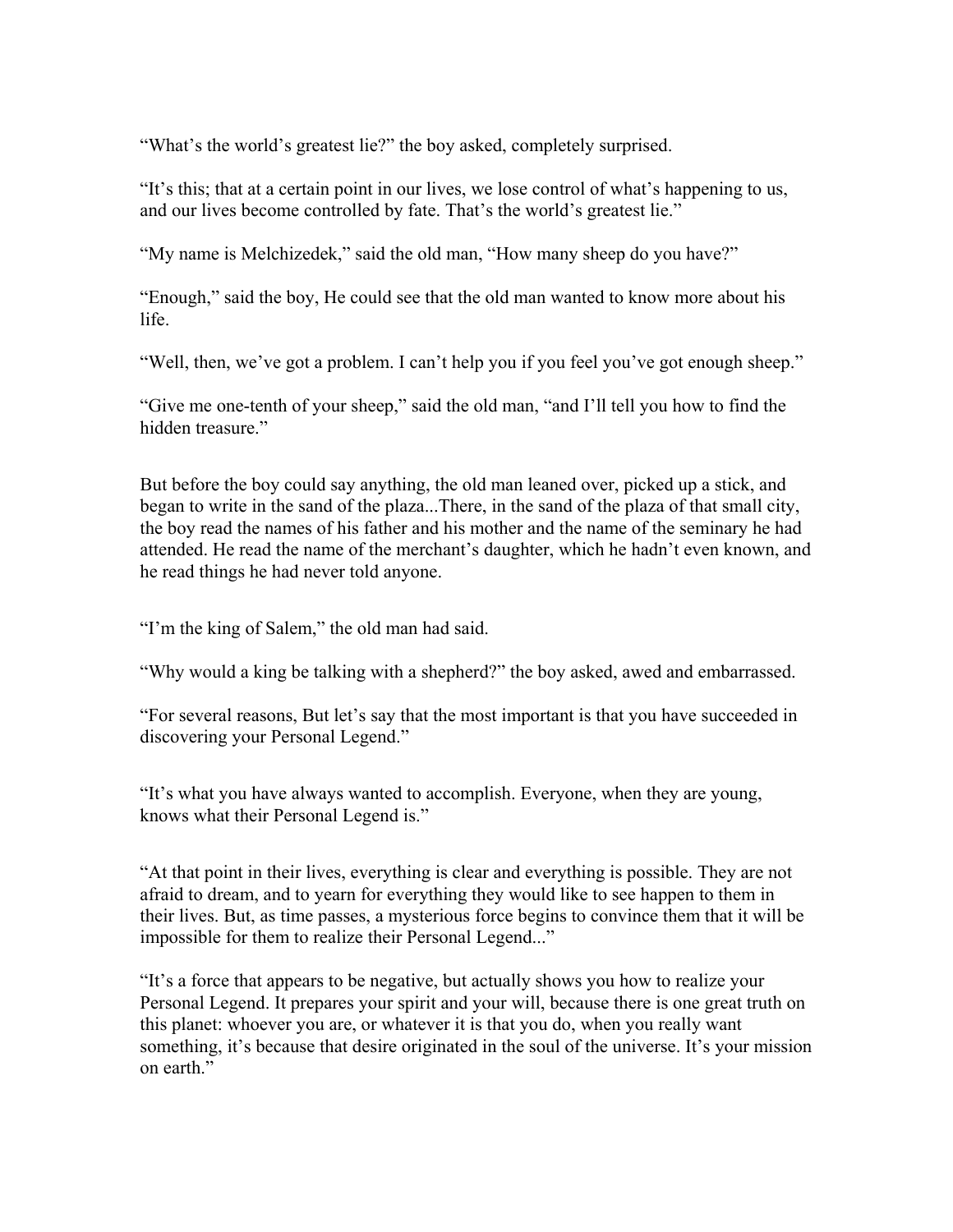"...The Soul of the World is nourished by people's happiness. And also by unhappiness, envy, and jealousy. To realize one's Personal Legend is a person's only real obligation. All things are one."

"And, when you want something, all the universe conspires in helping you to achieve it..."

"Why do you tend a flock of sheep?"

"Because I like to travel."

The old man pointed to a baker standing in his shop window at one corner of the plaza. "When he was a child, that man wanted to travel, too. But he decided first to buy his bakery and put some money aside. When he's an old man, he's going to spend a month in Africa. He never realized that people are capable, at any time in their lives, of doing what they dream of."

"He should have decided to become a shepherd," the boy said.

"Well, he thought about that," the old man said. "But bakers are more important people than shepherds. Bakers have homes, while shepherds sleep out in the open. Parents would rather see their children marry bakers than shepherds."

"In the long run, what people think about shepherds and bakers becomes more important for them than their own Personal Legends."

"Why are you telling me all this?"

"Because you are trying to realize your Personal Legend. And you are at the point where you're about to give it all up."

"And that's when you always appear on the scene?"

"Not always in this way, but I always appear in one form or another. Sometimes I appear in the form of a solution, or a good idea. At other times, at a crucial moment, I make it easier for things to happen. There are other things I do, too, but most of the time people don't realize I've done them."

"People learn, early in their lives, what is their reason for being," said the old man, with a certain bitterness. "Maybe that's why they give up on it so early, too. But that's the way it is."

"Treasure is uncovered by the force of flowing water, and it is buried by the same currents," said the old man. "If you want to learn about your own treasure, you will have to give me one-tenth of your flock,"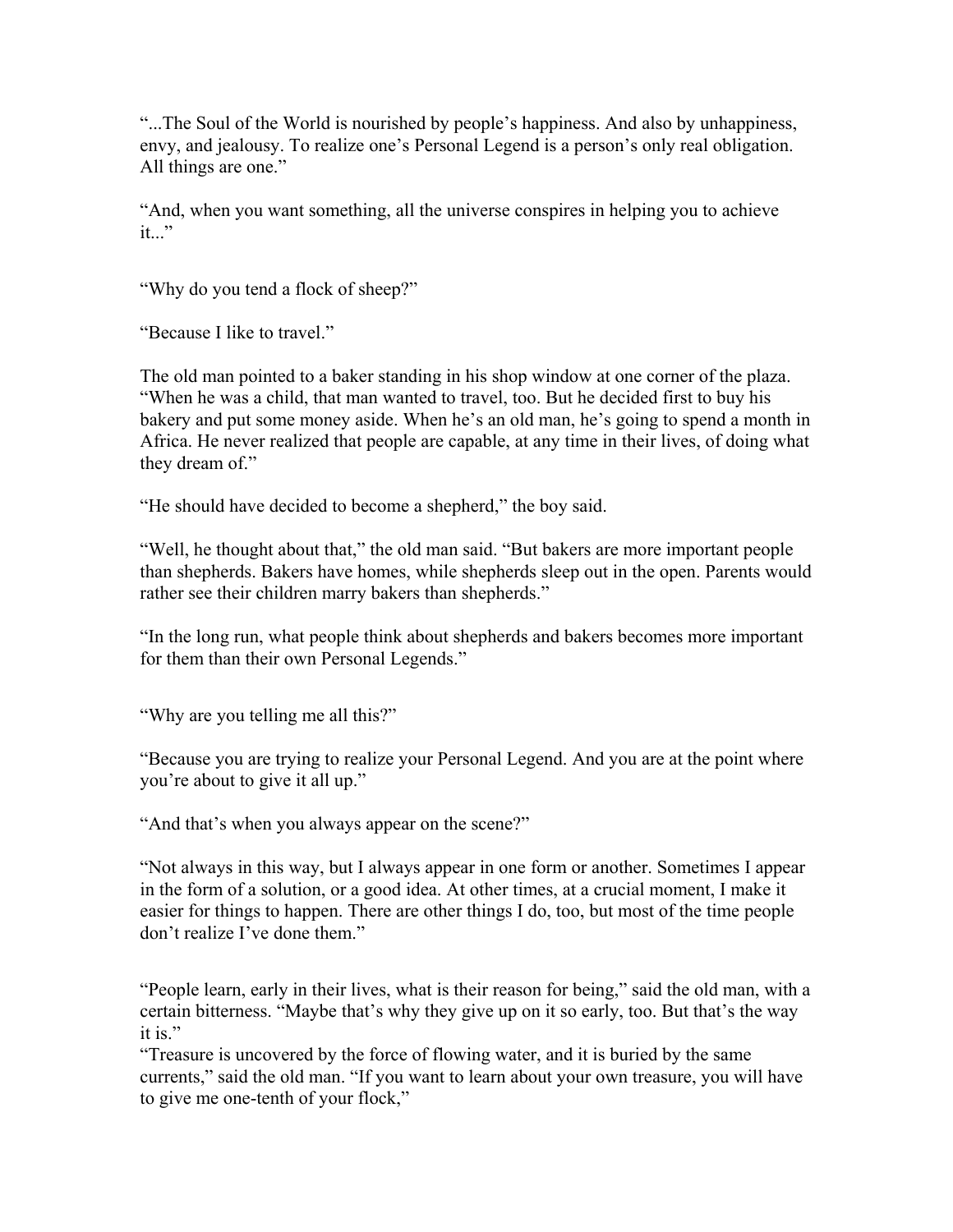There was a small building there, with a window at which people bought tickets to Africa. And he knew that Egypt was in Africa...While standing at the ticket window, the boy had remembered his flock, and decided he should go back to being a shepherd. In two years he had learned everything about shepherding: he knew how to shear sheep, how to care for pregnant ewes, and how to protect the sheep from wolves. He knew all the fields and pastures of Andalusia. And he knew what was the fair price for every one of his animals.

The wind began to pick up, He knew that wind: people called it the levanter, because on it the Moors had come from the Levant at the eastern end of the Mediterranean.

The levanter increased in intensity. Here I am, between my flock and my treasure, the boy thought. He had to choose between something he had become accustomed to and something he wanted to have. There was also the merchant's daughter, but she wasn't as important as his flock, because she didn't depend on him. Maybe she didn't even remember him. He was sure that it made no difference to her on which day he appeared: for her, every day was the same, and when each day is the same as the next, it's because people fail to recognize the good things that happen in their lives every day that the sun rises.

"That baker..." he said to himself, without completing the thought. The levanter was still getting stronger, and he felt its force on his face. That wind had brought the Moors, yes, but it had also brought the smell of the desert and of veiled women. It had brought with it the sweat and the dreams of men who had once left to search for the unknown, and for gold and adventure—and for the Pyramids. The boy felt jealous of the freedom of the wind, and saw that he could have the same freedom. There was nothing to hold him back except himself. The sheep, the merchant's daughter, and the fields of Andalusia were only steps along the way to his Personal Legend.

The next day, the boy met the old man at noon. He brought six sheep with him.

"I'm surprised," the boy said. "My friend bought all the other sheep immediately. He said that he had always dreamed of being a shepherd, and that it was a good omen."

"That's the way it always is," said the old man. "It's called the principle of favorability. When you play cards the first time, you are almost sure to win. Beginner's luck."

"Why is that?"

"Because there is a force that wants you to realize your Personal Legend; it whets your appetite with a taste of success."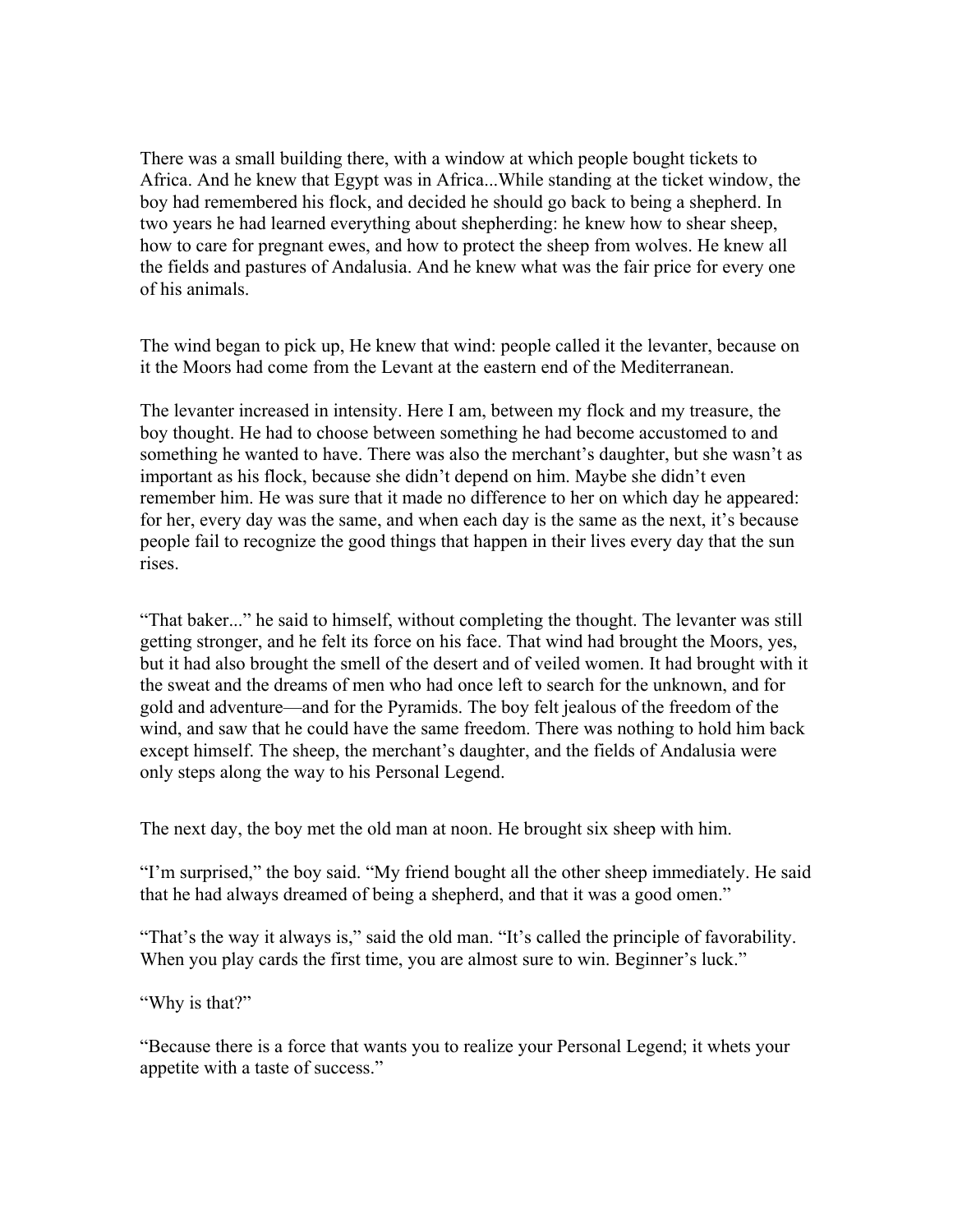"In order to find the treasure, you will have to follow the omens. God has prepared a path for everyone to follow. You just have to read the omens that he left for you."

"Take these," said the old man, holding out a white stone and a black stone that had been embedded at the center of the breastplate. "They are called Urim and Thummim. The black signifies 'yes,' and the white 'no.' When you are unable to read the omens, they will help you to do so. Always ask an objective question.

"But, if you can, try to make your own decisions. The treasure is at the Pyramids; that you already knew. But I had to insist on the payment of six sheep because I helped you to make your decision."

"Don't forget that everything you deal with is only one thing and nothing else. And don't forget the language of omens, And, above all, don't forget to follow your Personal Legend through to its conclusion."

"But before I go, I want to tell you a little story.

"A certain shopkeeper sent his son to learn about the secret of happiness from the wisest man in the world. The lad wandered through the desert for forty days, and finally came upon a beautiful castle, high atop a mountain. It was there that the wise man lived.

"Rather than finding a saintly man, though, our hero, on entering the main room of the castle, saw a hive of activity: tradesmen came and went, people were conversing in the corners, a small orchestra was playing soft music, and there was a table covered with platters of the most delicious food in that part of the world. The wise man conversed with every one, and the boy had to wait for two hours before it was his turn to be given the man's attention.

"The wise man listened attentively to the boy's explanation of why he had come, but told him that he didn't have time just then to explain the secret of happiness. He suggested that the boy look around the palace and return in two hours.

"'Meanwhile, I want to ask you to do something,' said the wise man, handing the boy a teaspoon that held two drops of oil. 'As you wander around, carry this spoon with you without allowing the oil to spill.'

"The boy began climbing and descending the many stairways of the palace, keeping his eyes fixed on the spoon. After two hours, he returned to the room where the wise man was.

"'Well,' asked the wise man, 'did you see the Persian tapestries that are hanging in my dining hall? Did you see the garden that it took the master gardener ten years to create?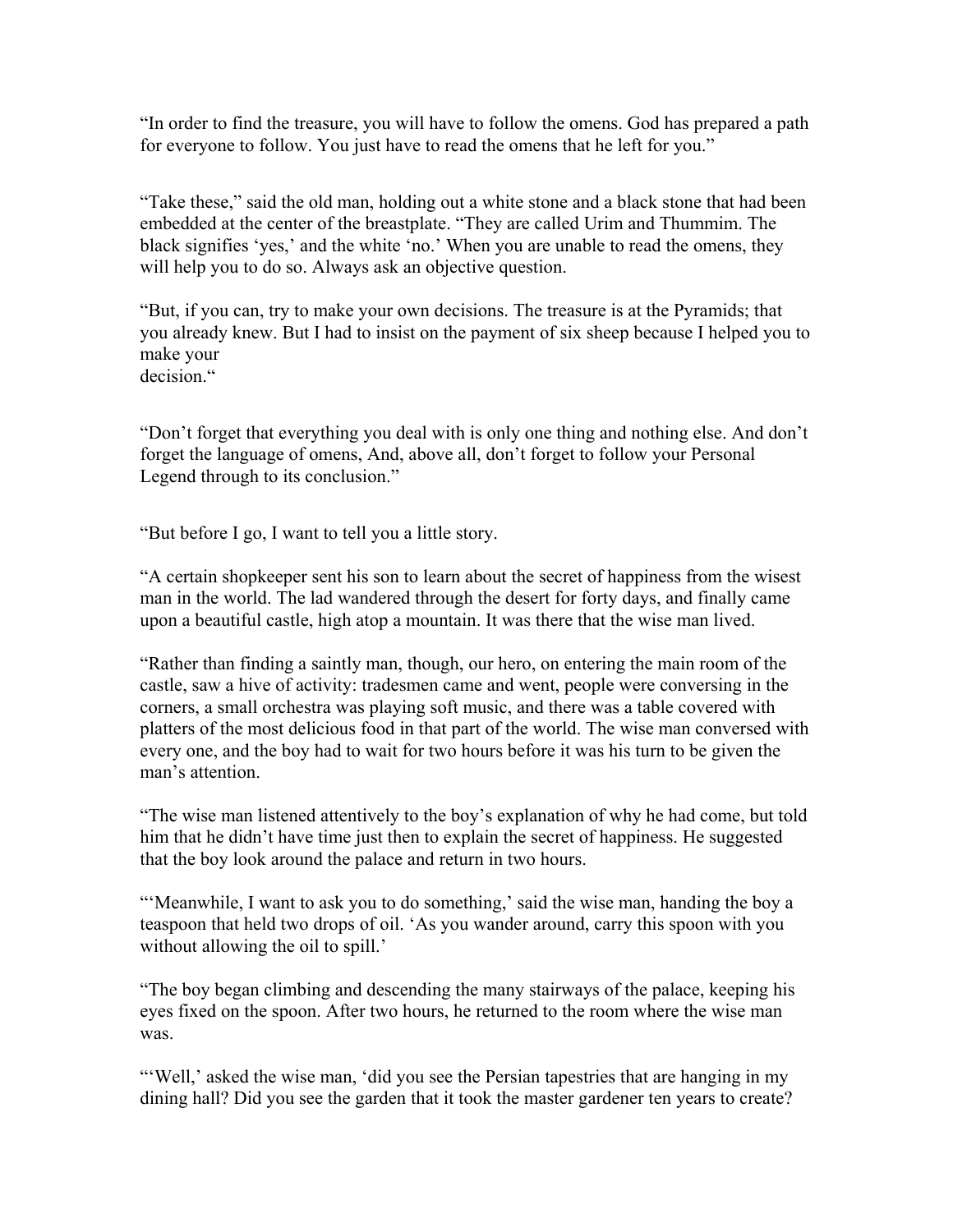Did you notice the beautiful parchments in my library?'

"The boy was embarrassed, and confessed that he had observed nothing. His only concern had been not to spill the oil that the wise man had entrusted to him.

"Then go back and observe the marvels of my world,' said the wise man. 'You cannot' trust a man if you don't know his house.'

"Relieved, the boy picked up the spoon and returned to his exploration of the palace, this time observing all of the works of art on the ceilings and the walls. He saw the gardens, the mountains all around him, the beauty of the flowers, and the taste with which everything had been selected. Upon returning to the wise man, he related in detail everything he had seen.

"'But where are the drops of oil I entrusted to you?' asked the wise man.

"Looking down at the spoon he held, the boy saw that the oil was gone.

"Well, there is only one piece of advice I can give you,' said the wisest of wise men. 'The secret of happiness is to see all the marvels of the world, and never to forget the drops of oil on the spoon.'"

The shepherd said nothing. He had understood the story the old king had told him. A shepherd may like to travel, but he should never forget about his sheep.

If God leads the sheep so well, he will also lead a man...

He recalled that when the sun had risen that morning, he was on another continent, still a shepherd with sixty sheep, and looking forward to meeting with a girl. That morning he had known everything that was going to happen to him as he walked through the familiar fields. But now, as the sun began to set, he was in a different country, a stranger in a strange land, where he couldn't even speak the language. He was no longer a shepherd, and he had nothing, not even the money to return and start everything over.

When I had my sheep, I was happy, and I made those around me happy. People saw me coming and welcomed me, he thought. But now I'm sad and alone. I'm going to become bitter and distrustful of people because one person betrayed me. I'm going to hate those who have found their treasure because I never found mine. And I'm going to hold on to what little I have, because I'm too insignificant to conquer the world.

Now he understood why the owner of the bar had been so upset; he was trying to tell him not to trust that man. "I'm like everyone else—I see the world in terms of what I would like to see happen, not what actually does."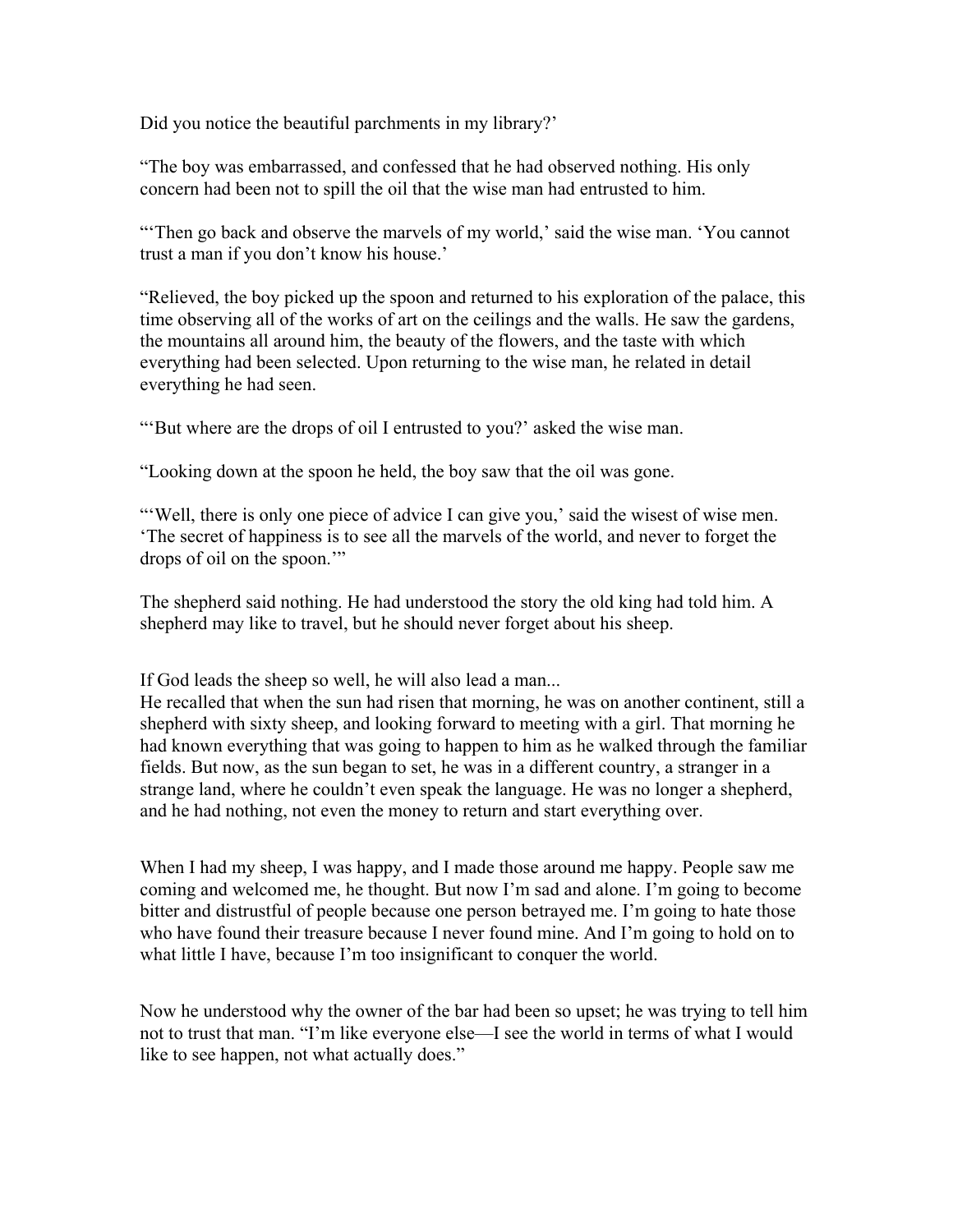"When you want something, all the universe conspires in helping you to achieve it," he had said.

The boy was trying to understand the truth of what the old man had said. There he was in the empty marketplace, without a cent to his name, and with not a sheep to guard through the night.

"Learn to recognize omens, and follow them," the old king had said.

An omen. The boy smiled to himself. He picked up the two stones and put them back in his pouch. He didn't consider mending the hole—the stones could fall through any time they wanted. He had learned that there were certain things one shouldn't ask about, so as not to flee from one's own Personal Legend. "I promised that I would make my own decisions," he said to himself.

...he realized that he had to choose between thinking of himself as the poor victim of a thief and as an adventurer in quest of his treasure.

"I'm an adventurer, looking for treasure," he said to himself.

But instead of being saddened, he was happy. He no longer had to seek out food and water for the sheep; he could go in search of his treasure, instead. He had not a cent in his pocket, but he had faith. He had decided, the night before, that he would be as much an adventurer as the ones he had admired in books.

The candy seller had a smile on his face: he was happy, aware of what his life was about, and ready to begin a day's work. His smile reminded the boy of the old man—the mysterious old king he had met. "This candy merchant isn't making candy so that later he can travel or marry a shopkeeper's daughter. He's doing it because it's what he wants to do," thought the boy. He realized that he could do the same thing the old man had done sense whether a person was near to or far from his Personal Legend. Just by looking at them. "It's easy, and yet I've never done it before," he thought.

When he had gone only a short distance, he realized that, while they were erecting the stall, one of them had spoken Arabic and the other Spanish.

And they had understood each other perfectly well.

There must be a language that doesn't depend on words, the boy thought. I've already had that experience with my sheep, and now it's happening with people.

If I can learn to understand this language without words, I can learn to understand the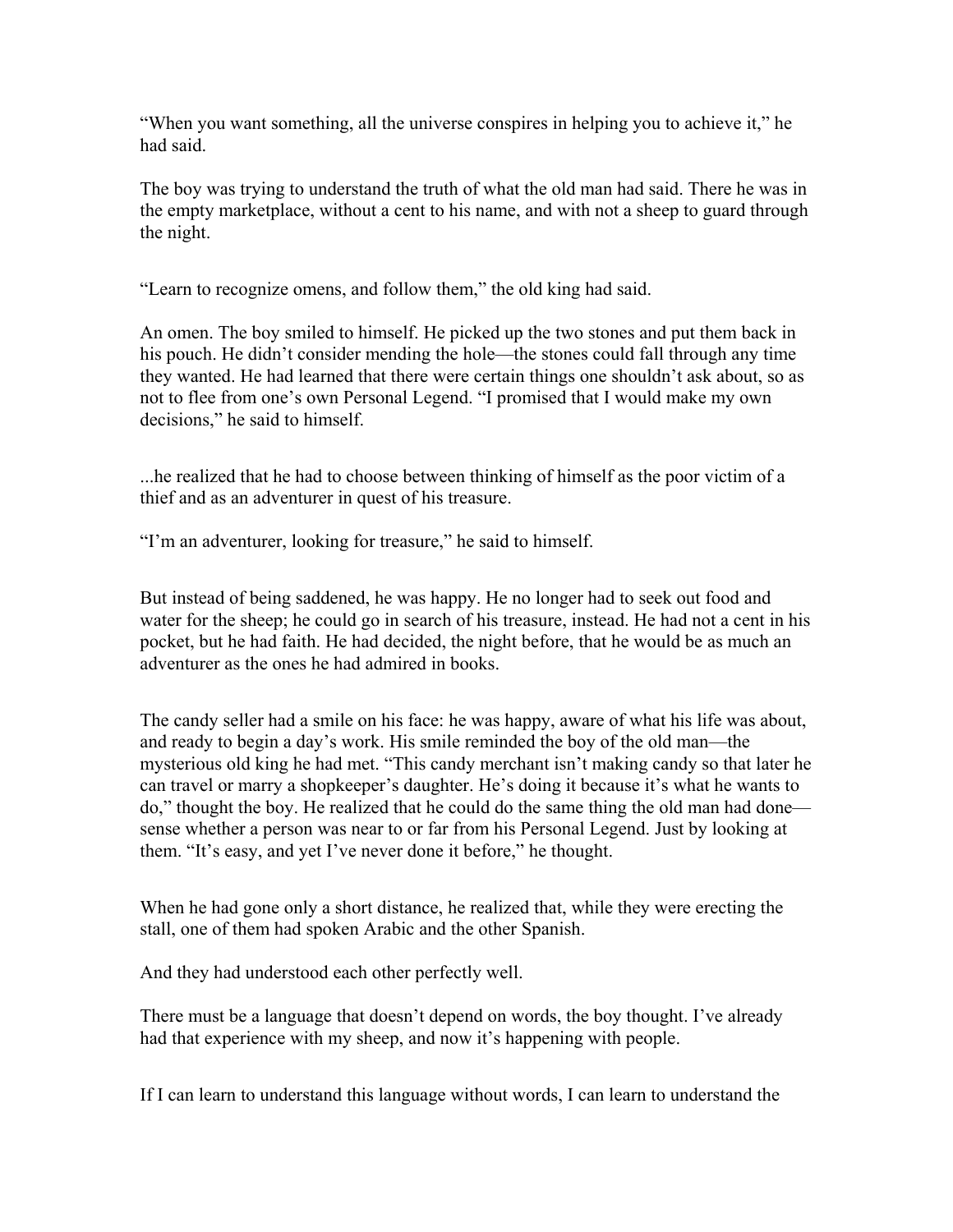world.

"All things are one," the old man had said.

...the crystal merchant had no choice. He had lived thirty years of his life buying and selling crystal pieces, and now it was too late to do anything else.

"I can clean up those glasses in the window, if you want," said the boy. "The way they look now, nobody is going to want to buy them."

The man looked at him without responding.

"In exchange, you could give me something to eat."

The man still said nothing, and the boy sensed that he was going to have to make a decision—Taking the jacket out, he began to clean the glasses. In half an hour, he had cleaned all the glasses in the window, and, as he was doing so, two customers had entered the shop and bought some crystal.

"You didn't have to do any cleaning," he said, "The Koran requires me to feed a hungry person."

"Well then, why did you let me do it?" the boy asked.

"Because the crystal was dirty. And both you and I needed to cleanse our minds of negative thoughts."

"Do you want to go to work for me?" the merchant asked.

"I can work for the rest of today," the boy answered. "I'll work all night, until dawn, and I'll clean every piece of crystal in your shop. In return, I need money to get to Egypt tomorrow."

The merchant laughed. "Even if you cleaned my crystal for an entire year...even if you earned a good commission selling every piece, you would still have to borrow money to get to Egypt. There are thousands of kilometers of desert between here and there."

There was a moment of silence so profound that it seemed the city was asleep. No sound from the bazaars, no arguments among the merchants, no men climbing to the towers to chant. No hope, no adventure, no old kings or Personal Legends, no treasure, and no Pyramids. It was as if the world had fallen silent because the boy's soul had. He sat there, staring blankly through the door of the cafe, wishing that he had died, and that everything would end forever at that moment.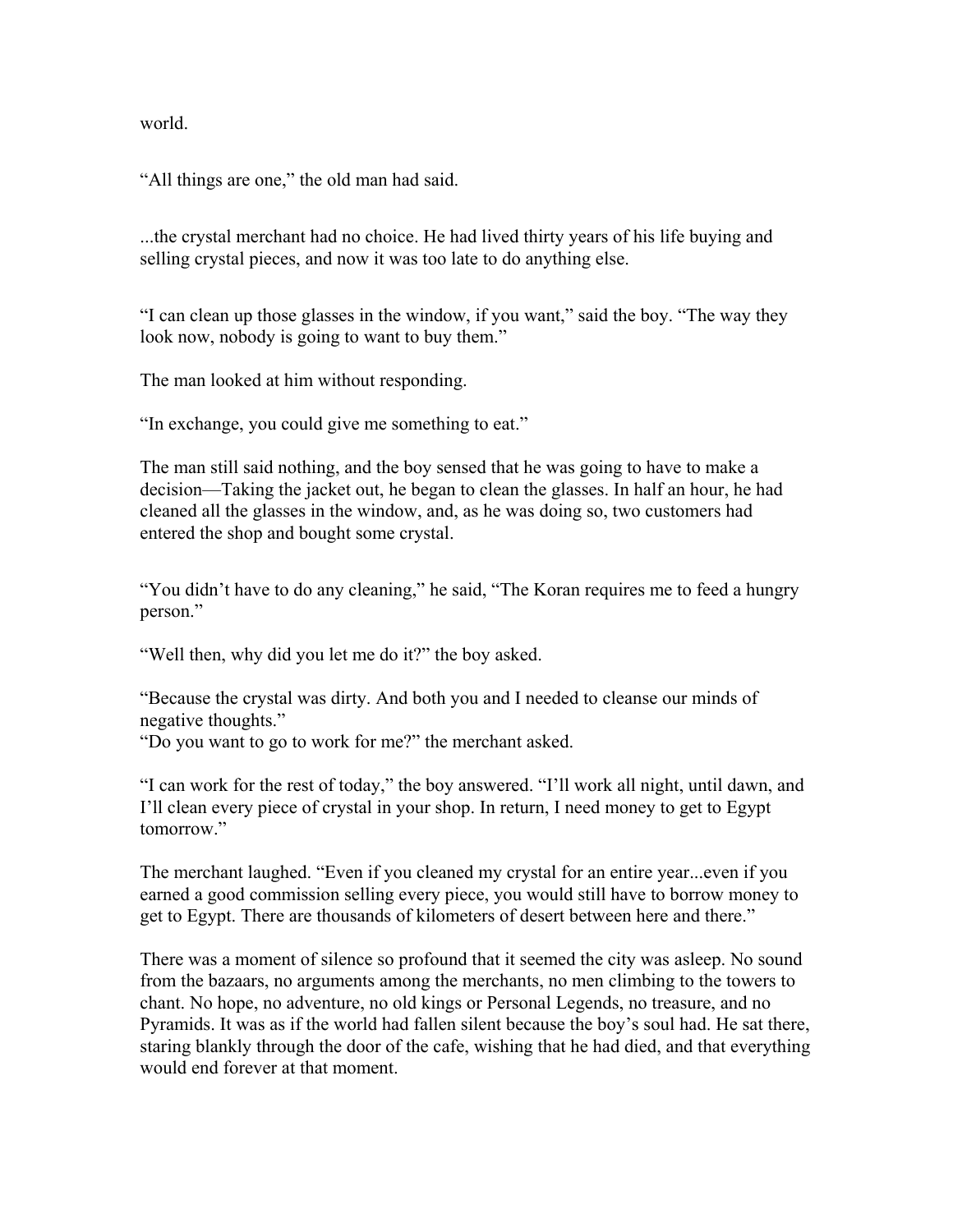"I'll work for you," he said.

And after another long silence, he added, "I need money to buy some sheep."

"I'd like to build a display case for the crystal," the boy said to the merchant. "We could place it outside, and attract those people who pass at the bottom of the hill."

"I've never had one before," the merchant answered. "People will pass by and bump into it, and pieces will be broken."

"Well, when I took my sheep through the fields some of them might have died if we had come upon a snake. But that's the way life is with sheep and with shepherds."

"Business has really improved," he said to the boy, after the customer had left. "I'm doing much better, and soon you'll be able to return to your sheep. Why ask more out of life?"

"Because we have to respond to omens," the boy said, almost without meaning to; then he regretted what he had said, because the merchant had never met the king.

"It's called the principle of favorability, beginner's luck. Because life wants you to achieve your Personal Legend," the old king had said.

"The fifth obligation of every Muslim is a pilgrimage. We are obliged, at least once in our lives, to visit the holy city of Mecca.

"Mecca is a lot farther away than the Pyramids. When I was young, all I wanted to do was put together enough money to start this shop. I thought that someday I'd be rich, and could go to Mecca. I began to make some money, but I could never bring myself to leave someone in charge of the shop; the crystals are delicate things. At the same time, people were passing my shop all the time, heading for Mecca. Some of them were rich pilgrims, traveling in caravans with servants and camels, but most of the people making the pilgrimage were poorer than I.

"All who went there were happy at having done so. They placed the symbols of the pilgrimage on the doors of their houses. One of them, a cobbler who made his living mending boots, said that he had traveled for almost a year through the desert, but that he got more tired when he had to walk through the streets of Tangier buying his leather."

"Well, why don't you go to Mecca now?" asked the boy.

"Because it's the thought of Mecca that keeps me alive. That's what helps me face these days that are all the same, these mute crystals on the shelves, and lunch and dinner at that same horrible cafe. I'm afraid that if my dream is realized, I'll have no reason to go on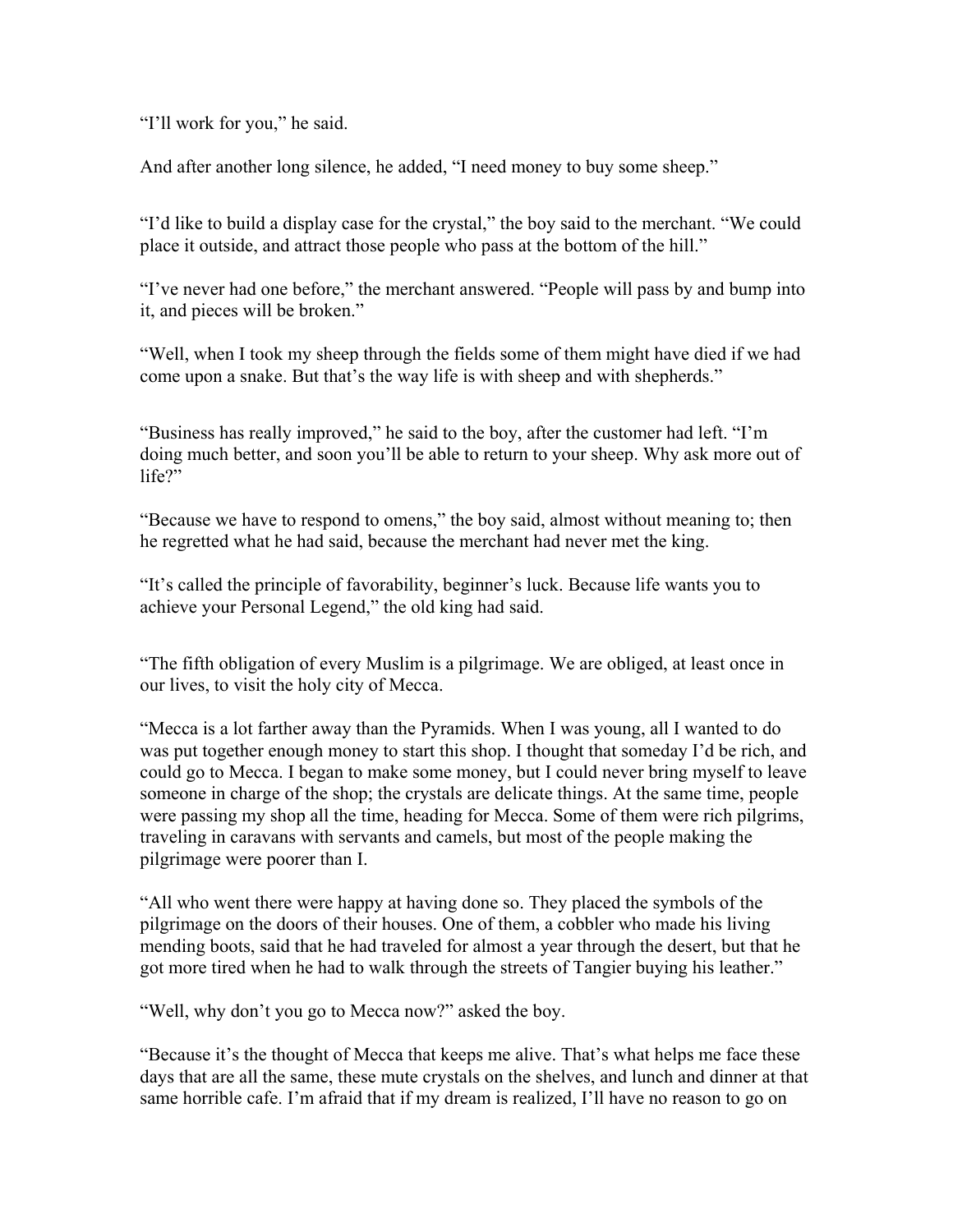living."

The boy estimated that, if he worked for six more months, he could return to Spain and buy sixty sheep, and yet another sixty. In less than a year, he would have doubled his flock, and he would be able to do business with the Arabs, because he was now able to speak their strange language.

He was proud of himself. He had learned some important things, like how to deal in crystal, and about the language without words...and about omens.

"I've had this shop for thirty years. I know good crystal from bad, and everything else there is to know about crystal, I know its dimensions and how it behaves. If we serve tea in crystal, the shop is going to expand. And then I'll have to change my way of life."

"Well, isn't that good?"

"I'm already used to the way things are. Before you came, I was thinking about how much time I had wasted in the same place, while my friends had moved on, and either went bankrupt or did better than they had before. It made me very depressed. Now, I can see that it hasn't been too bad. The shop is exactly the size I always wanted it to be. I don't want to change anything, because I don't know how to deal with change. I'm used to the way I am."

"You have been a real blessing to me. Today, I understand something I didn't see before: every blessing ignored becomes a curse. I don't want anything else in life. But you are forcing me to look at wealth and at horizons I have never known. Now that I have seen them, and now that I see how immense my possibilities are. I'm going to feel worse than I did before you arrived. Because I know the things I should be able to accomplish, and I don't want to do so."

"Maktub" the merchant said, finally.

"What does that mean?"

"You would have to have been born an Arab to understand," he answered. "But in your language it would be something like 'It is written."

And, as he smothered the coals in the hookah, he told the boy that he could begin to sell tea in the crystal glasses. Sometimes, there's just no way to hold back the river.

"I'm leaving today," said the boy. "I have the money I need to buy my sheep. And you have the money you need to go to Mecca."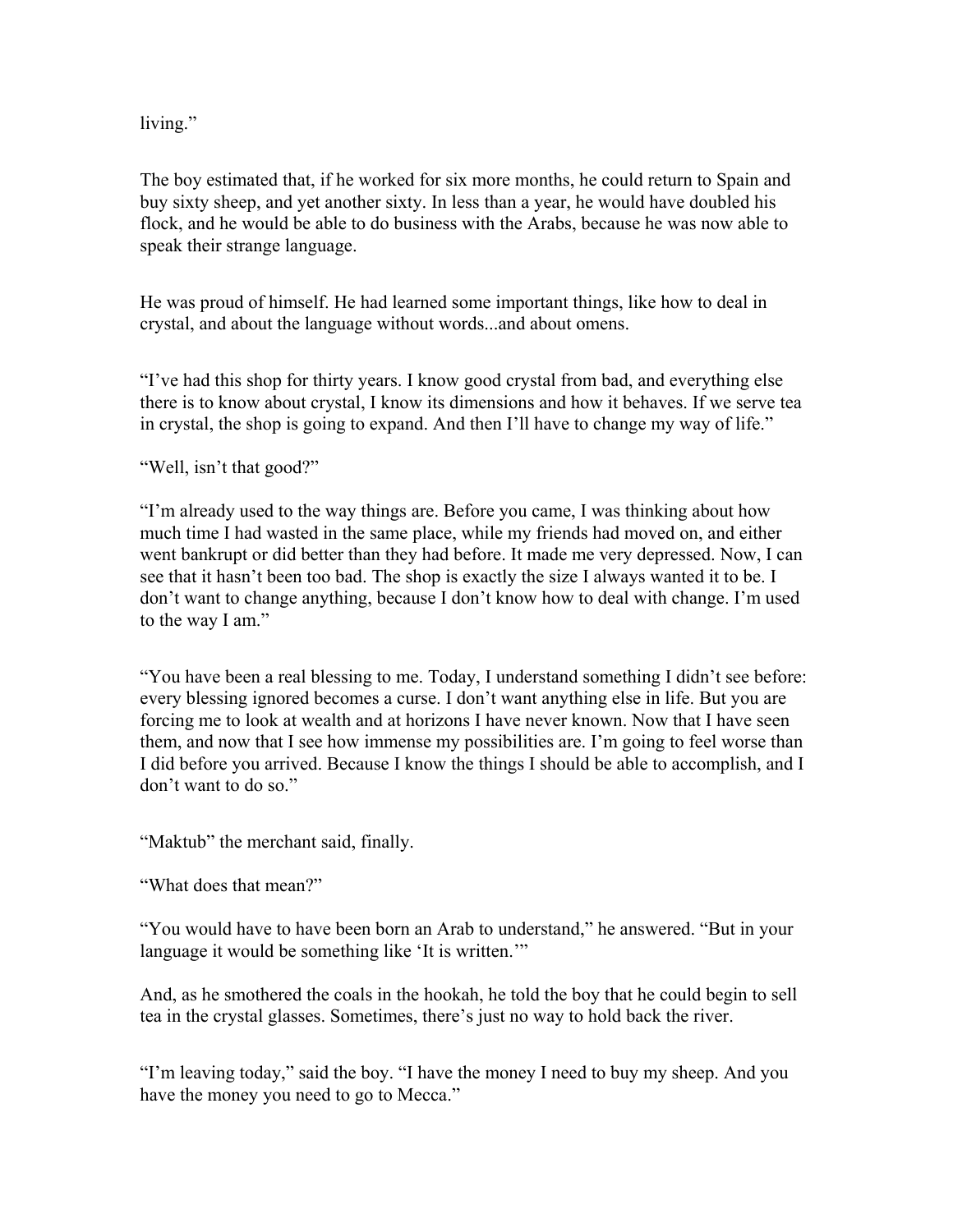The old man said nothing.

"Will you give me your blessing?" asked the boy. "You have helped me." The man continued to prepare his tea, saying nothing. Then he turned to the boy.

"I am proud of you," he said. "You brought a new feeling into my crystal shop. But you know that I'm not going to go to Mecca. Just as you know that you're not going to buy your sheep."

"Who told you that?" asked the boy, startled.

"Maktub" said the old crystal merchant.

And he gave the boy his blessing.

I'm going to go back to doing just what I did before, the boy thought. Even though the sheep didn't teach me to speak Arabic.

But the sheep had taught him something even more important: that there was a language in the world that everyone understood, a language the boy had used throughout the time that he was trying to improve things at the shop. It was the language of enthusiasm, of things accomplished with love and purpose, and as part of a search for something believed in and desired. Tangier was no longer a strange city, and he felt that, just as he had conquered this place, he could conquer the world.

"When you want something, all the universe conspires to help you achieve it," the old king had said.

From where he stood, he saw for the first time that the old merchant's hair was very much like the hair of the old king. He remembered the smile of the candy seller, on his first day in Tangier, when he had nothing to eat and nowhere to go—that smile had also been like the old king's smile.

"But I'm going back to the fields that I know, to take care of my flock again." He said that to himself with certainty, but he was no longer happy with his decision. He had worked for an entire year to make a dream come true, and that dream, minute by minute, was becoming less important. Maybe because that wasn't really his dream.

Who knows...maybe it's better to be like the crystal merchant: never go to Mecca, and just go through life wanting to do so, he thought, again trying to convince himself.

The hills of Andalusia were only two hours away, but there was an entire desert between him and the Pyramids. Yet the boy felt that there was another way to regard his situation: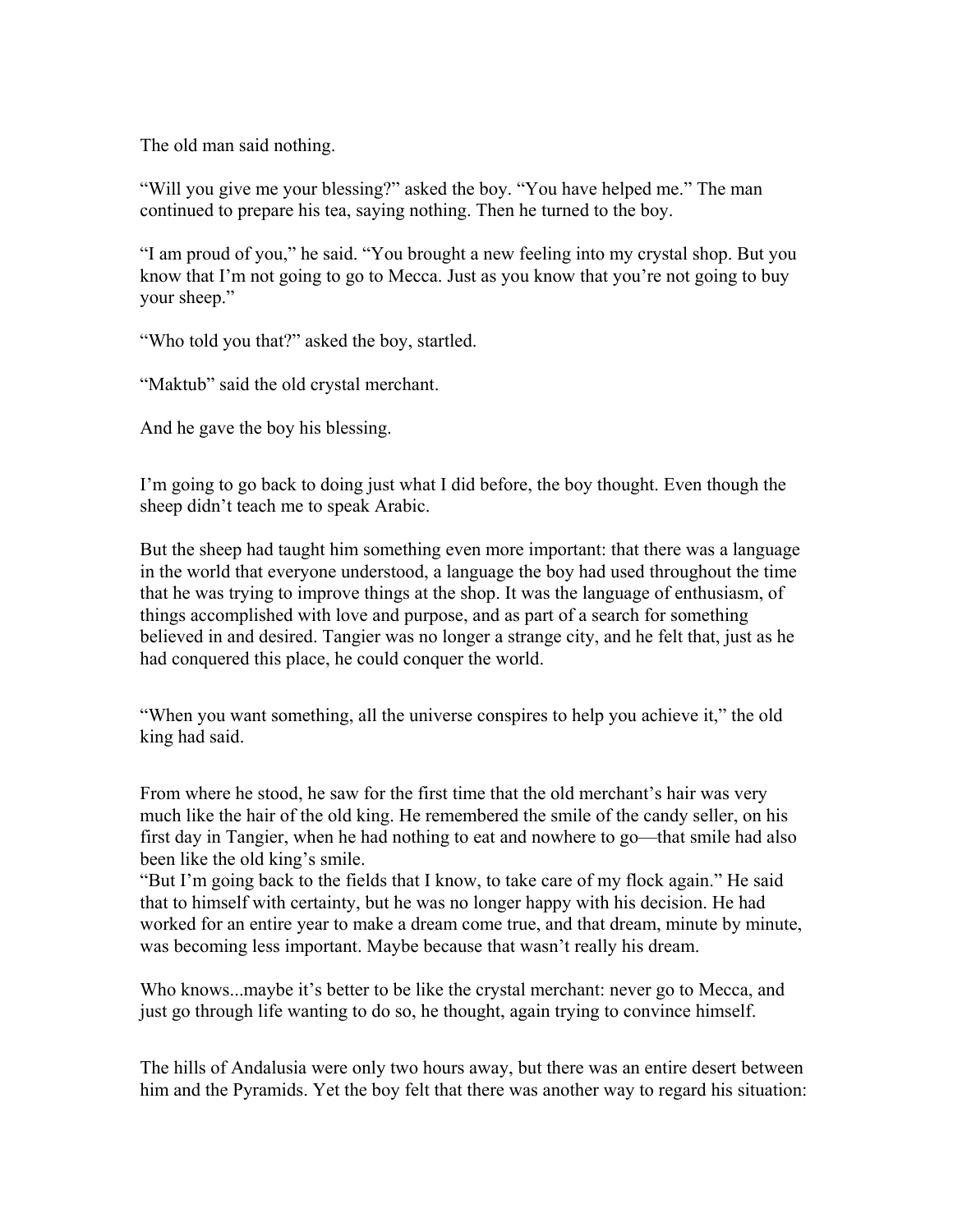he was actually two hours closer to his treasure...the fact that the two hours had stretched into an entire year didn't matter.

I know why I want to get back to my flock, he thought. I understand sheep; they're no longer a problem, and they can be good friends. On the other hand, I don't know if the desert can be a friend, and it's in the desert that I have to search for my treasure. If I don't find it, I can always go home. I finally have enough money, and all the time I need. Why not! He suddenly felt tremendously happy.

He could always go back to being a shepherd. He could always become a crystal salesman again. Maybe the world had other hidden treasures, but he had a dream, and he had met with a king. That doesn't happen to just anyone!

"I am always nearby, when someone wants to realize their Personal Legend," the old king had told him.

...making a decision was only the beginning of things. When someone makes a decision, he is really diving into a strong current that will carry him to places he had never dreamed of when he first made the decision.

"Everything in life is an omen," said the Englishman, now closing the journal he was reading. "There is a universal language, understood by everybody, but already forgotten, I am in search of that universal language, among other things. That's why I'm here. I have to find a man who knows that universal language. An alchemist."

"That's a good luck omen," the Englishman said, after the fat Arab had gone out. "If I could, I'd write a huge encyclopedia just about the words luck and coincidence. It's with those words that the universal language is written."

"I'm looking for a treasure," said the boy, and he immediately regretted having said it. But the Englishman appeared not to attach any importance to it.

"In a way, so am I," he said.

The closer one gets to realizing his Personal Legend, the more that Personal Legend becomes his true reason for being, thought the boy.

I've learned things from the sheep, and I've learned things from crystal, he thought. I can learn something from the desert, too. It seems old and wise.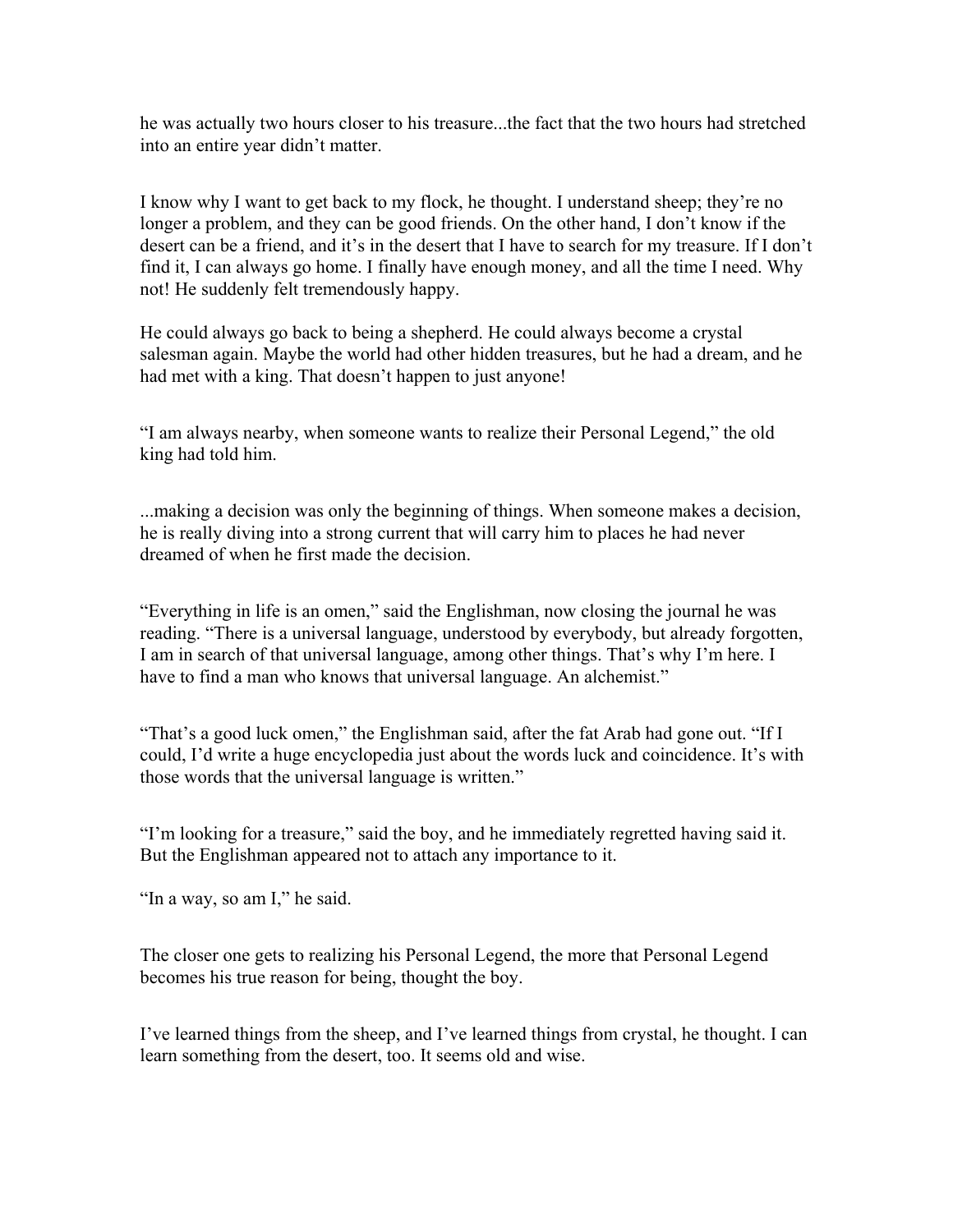"Hunches," his mother used to call them. The boy was beginning to understand that intuition is really a sudden immersion of the soul into the universal current of life, where the histories of all people are connected, and we are able to know everything, because it's all written there.

"Maktub" the boy said, remembering the crystal merchant.

"We are afraid of losing what we have, whether it's our life or our possessions and property. But this fear evaporates when we understand that our life stories and the history of the world were written by the same hand."

"That's the principle that governs all things," he said. "In alchemy, it's called the Soul of the World. When you want something with all your heart, that's when you are closest to the Soul of the World, It's always a positive force."

He also said that this was not just a human gift, that everything on the face of the earth had a soul, whether mineral, vegetable, or animal—or even just a simple thought.

"Everything on earth is being continuously transformed, because the earth is alive...and it has a soul. We are part of that soul, so we rarely recognize that it is working for us. But in the crystal shop you probably realized that even the glasses were collaborating in your success."

"That's the magic of omens," said the boy. "I've seen how the guides read the signs of the desert, and how the soul of the caravan speaks to the soul of the desert."

In one of the books he learned that the most important text in the literature of alchemy contained only a few lines, and had been inscribed on the surface of an emerald.

"It's the Emerald Tablet," said the Englishman, proud that he might teach something to the boy.

"Well, then, why do we need all these books?" the boy asked?

"So that we can understand those few lines," the Englishman answered, without appearing really to believe what he had said.

This Soul of the World allowed them to understand anything on the face of the earth, because it was the language with which all things communicated. They called that discovery the Master Work—it was part liquid and part solid.

"Can't you just observe men and omens in order to understand the language?" the boy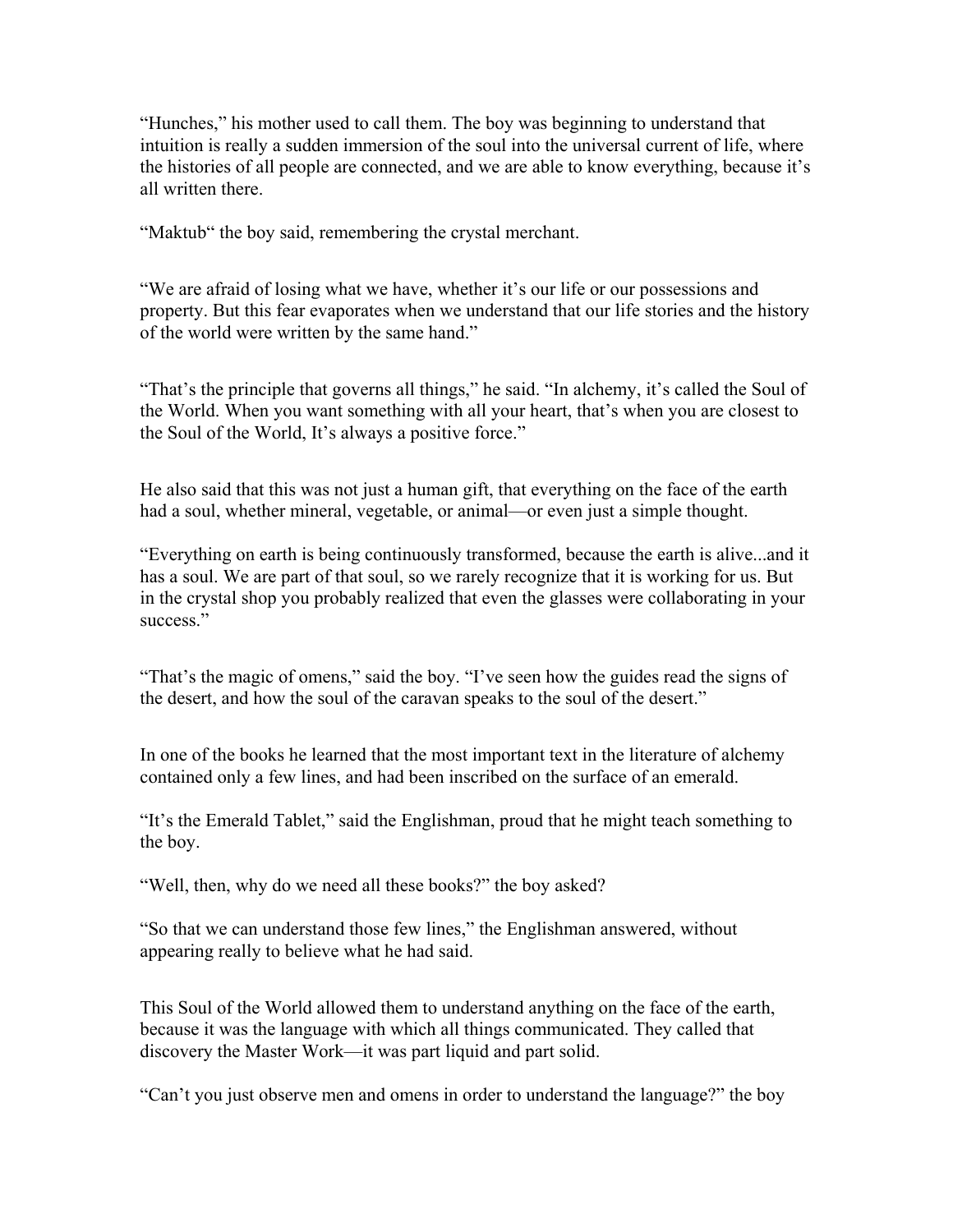asked.

"You have a mania for simplifying everything," answered the Englishman, irritated. "Alchemy is a serious discipline. Every step has to be followed exactly as it was followed by the masters."

The boy thought about the crystal merchant. He had said that it was a good thing for the boy to clean the crystal pieces, so that he could free himself from negative thoughts. The boy was becoming more and more convinced that alchemy could be learned in one's daily life.

Why do they make things so complicated? He asked the Englishman one night. The boy had noticed that the Englishman was irritable, and missed his books.

"So that those who have the responsibility for understanding can understand...It's only those who are persistent, and willing to study things deeply, who achieve the Master Work."

Then one day the boy returned the books to the Englishman, "Did you learn anything?" the Englishman asked, eager to hear what it might be. He needed someone to talk to so as to avoid thinking about the possibility of war.

"I learned that the world has a soul, and that whoever understands that soul can also understand the language of things. I learned that many alchemists realized their Personal Legends, and wound up discovering the Soul of the World, the Philosopher's Stone, and the Elixir of Life.

"But, above all, I learned that these things are all so simple that they could be written on the surface of an emerald."

"Go back to watching the caravan," he said. "That didn't teach me anything, either."

The boy went back to contemplating the silence of the desert, and the sand raised by the animals. "Everyone has his or her own way of learning things," he said to himself. "His way isn't the same as mine, nor mine as his. But we're both in search of our Personal Legends, and I respect him for that."

The camel driver, though, seemed not to be very concerned with the threat of war.

"I'm alive," he said to the boy, as they ate a bunch of dates one night, with no fires and no moon. "When I'm eating, that's all I think about. If I'm on the march, I just concentrate on marching. If I have to fight, it will be just as good a day to die as any other.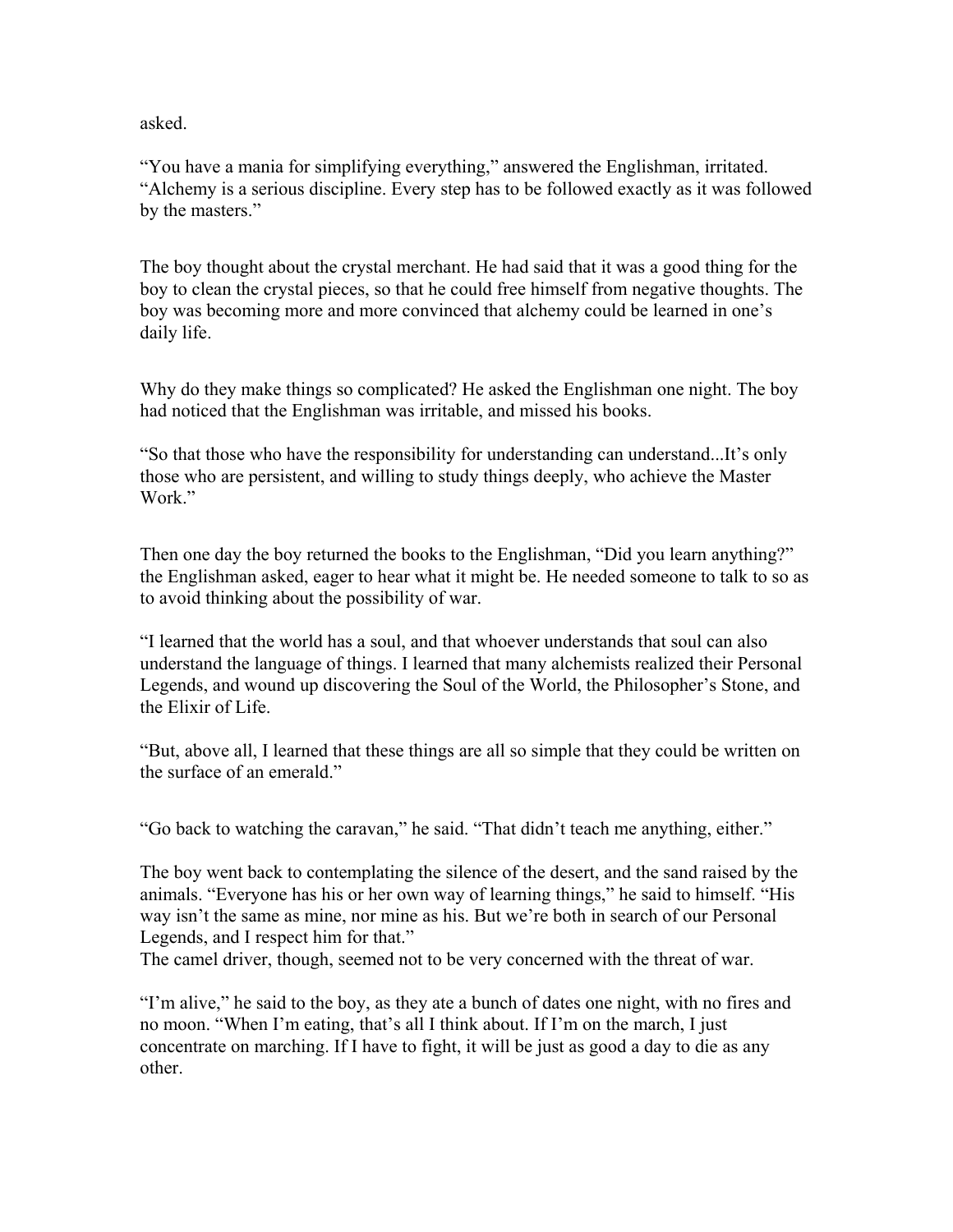"Because I don't live in either my past or my future. I'm interested only in the present. If you can concentrate always on the present, you'll be a happy man. You'll see that there is life in the desert, that there are stars in the heavens, and that tribesmen fight because they are part of the human race. Life will be a party for you, a grand festival, because life is the moment we're living right now."

"We've done it." said the Englishman, who had also awakened early.

But the boy was quiet. He was at home with the silence of the desert, and he was content just to look at the trees. He still had a long way to go to reach the pyramids, and someday this morning would just be a memory. But this was the present moment—the party the camel driver had mentioned—and he wanted to live it as he did the lessons of his past and his dreams of the future. Although the vision of the date palms would someday be just a memory, right now it signified shade, water, and a refuge from the war. Yesterday, the camel's groan signaled danger, and now a row of date palms could herald a miracle.

The world speaks many languages, the boy thought.

I don't know why these things have to be transmitted by word of mouth, he thought. It wasn't exactly that they were secrets; God revealed his secrets easily to all his creatures.

He had only one explanation for this fact; things have to be transmitted this way because they were made up from the pure life, and this kind of life cannot be captured in pictures or words.

Because people become fascinated with pictures and words, and wind up forgetting the Language of the World.

...the boy thought about his treasure. The closer he got to the realization of his dream, the more difficult things became. It seemed as if what the old king had called "beginner's luck" were no longer functioning. In his pursuit of the dream, he was being constantly subjected to tests of his persistence and courage. So he could not be hasty, nor impatient. If he pushed forward impulsively, he would fail to see the signs and omens left by God along his path.

God placed them along my path. He had surprised himself with the thought. Until then, he had considered the omens to be things of this world. Like eating or sleeping, or like seeking love or finding a job. He had never thought of them in terms of a language used by God to indicate what he should do.

Because, when you know that language, it's easy to understand that someone in the world awaits you, whether it's in the middle of the desert or in some great city. And when two such people encounter each other, and their eyes meet, the past and the future become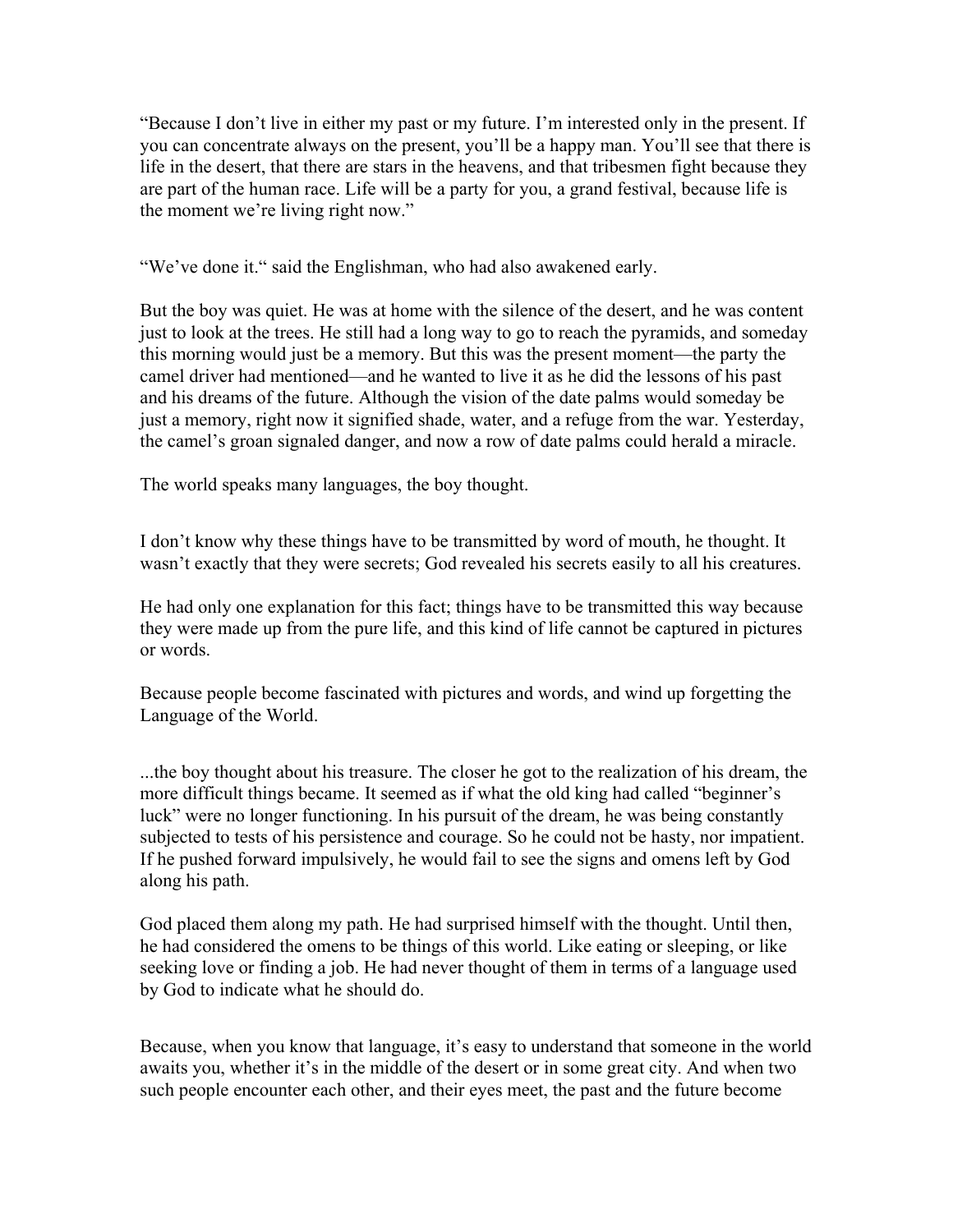unimportant. There is only that moment, and the incredible certainty that everything under the sun has been written by one hand only. It is the hand that evokes love, and creates a twin soul for every person in the world. Without such love, one's dreams would have no meaning.

Maktub thought the boy.

The next day, the boy returned to the well, hoping to see the girl. To his surprise, the Englishman was there, looking out at the desert.

"I waited all afternoon and evening," he said. "He appeared with the first stars of evening. I told him what I was seeking, and he asked me if I had ever transformed lead into gold. I told him that was what I had come here to learn.

"He told me I should try to do so. That's all he said: 'Go and try,'"

The boy didn't say anything. The poor Englishman had traveled all this way, only to be told that he should repeat what he had already done so many times.

"So, then try," he said to the Englishman.

"That's what I'm going to do. I'm going to start now."

"The day after we met," Fatima said, "you told me that you loved me. Then, you taught me something of the universal language and the Soul of the World, Because of that, I have become a part of you..."

"I have been waiting for you here at this oasis for a long time. I have forgotten about my past, about my traditions, and the way in which men of the desert expect women to behave. Ever since I was a child, I have dreamed that the desert would bring me a wonderful present. Now, my present has arrived, and it's you..."

"You have told me about your dreams, about the old king and your treasure. And you've told me about omens. So now, I fear nothing, because it was those omens that brought you to me. And I am a part of your dream, a part of your Personal Legend, as you call it.

"That's why I want you to continue toward your goal. If you have to wait until the war is over, then wait. But if you have to go before then, go on in pursuit of your dream. The dunes are changed by the wind, but the desert never changes. That's the way it will be with our love for each other.

"Maktub," she said. "If I am really a part of your dream, you'll come back one day."

"The desert takes our men from us, and they don't always return," she said." We know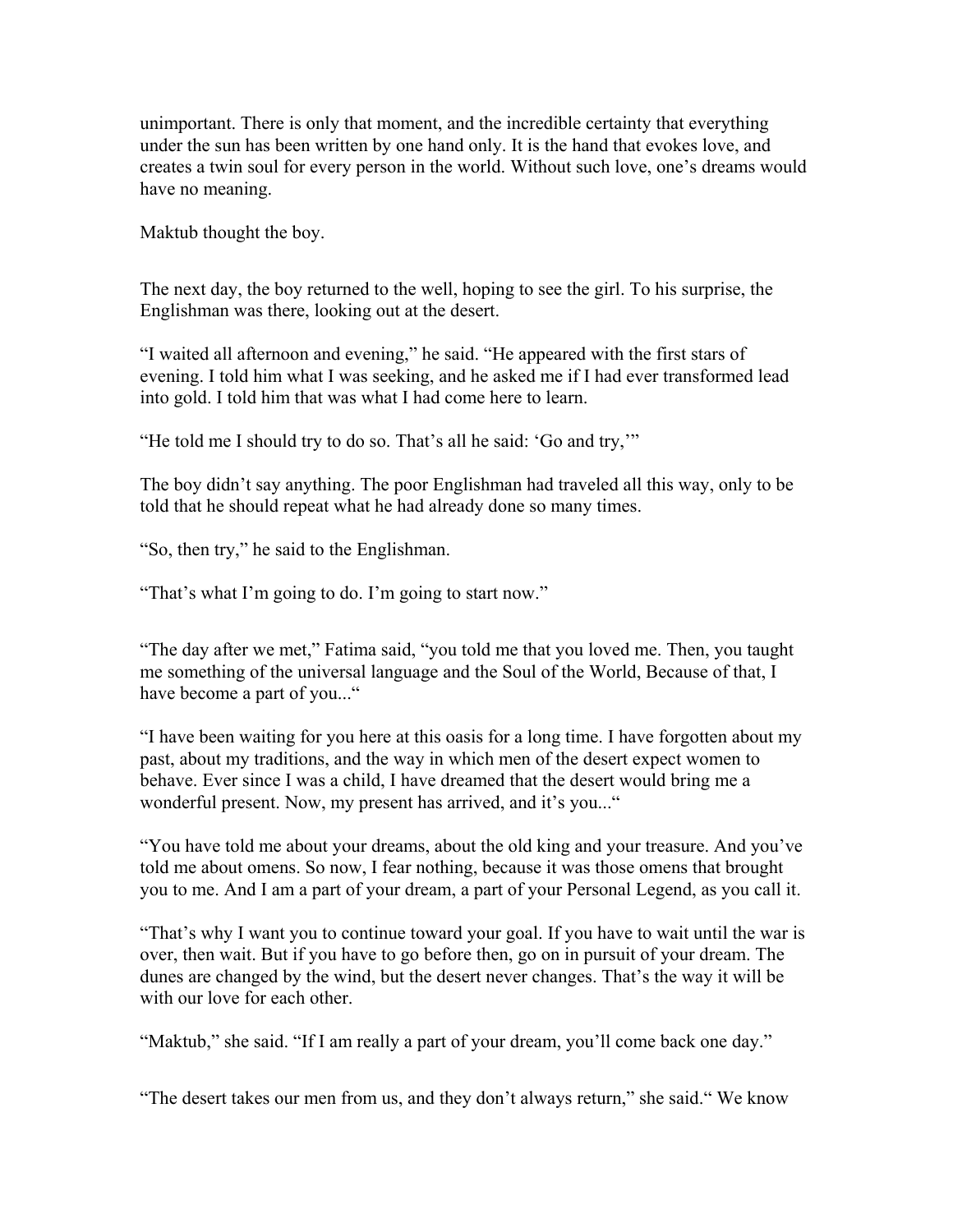that, and we are used to it. Those who don't return become a part of the clouds, a part of the animals that hide in the ravines and of the water that comes from the earth. They become a part of everything...they become the Soul of the World.

"Some do come back. And then the other women are happy because they believe that their men may one day return, as well I used to look at those women and envy them their happiness. Now, I too will be one of the women who wait.

"I'm a desert woman, and I'm proud of that. I want my husband to wander as free as the wind that shapes the dunes. And, if I have to, I will accept the fact that he has become a part of the clouds, and the animals, and the water of the desert."

"This is the first phase of the job," he said. "I have to separate out the sulfur. To do that successfully, I must have no fear of failure. It was my fear of failure that first kept me from attempting the Master Work. Now, I'm beginning what I could have started ten years ago. But I'm happy at least that I didn't wait twenty years."

"I am learning the Language of the World, and everything in the world is beginning to make sense to me...even the flight of the hawks," he said to himself. And, in that mood, he was grateful to be in love. When you are in love, things make even more sense, he thought.

Then, one day, the oldest seer he had ever sought out (and the one most to be feared) had asked why the camel driver was so interested in the future.

"Well...so I can do things," he had responded, "And so I can change those things that I don't want to happen,"

"But then they wouldn't be a part of your future," the seer had said. "Well, maybe I just want to know the future so I can prepare myself for what's coming."

"If good things are coming, they will be a pleasant surprise," said the seer. "If bad things are, and you know in advance, you will suffer greatly before they even occur."

"I want to know about the future because I'm a man," the camel driver had said to the seer. "And men always live their lives based on the future,"

"When people consult me, it's not that I'm reading the future; I am guessing at the future. The future belongs to God, and it is only he who reveals it, under extraordinary circumstances. How do I guess at the future? Based on the omens of the present. The secret is here in the present. If you pay attention to the present, you can improve upon it. And, if you improve on the present, what comes later will also be better. Forget about the future, and live each day according to the teachings, confident that God loves his children. Each day, in itself, brings with it an eternity.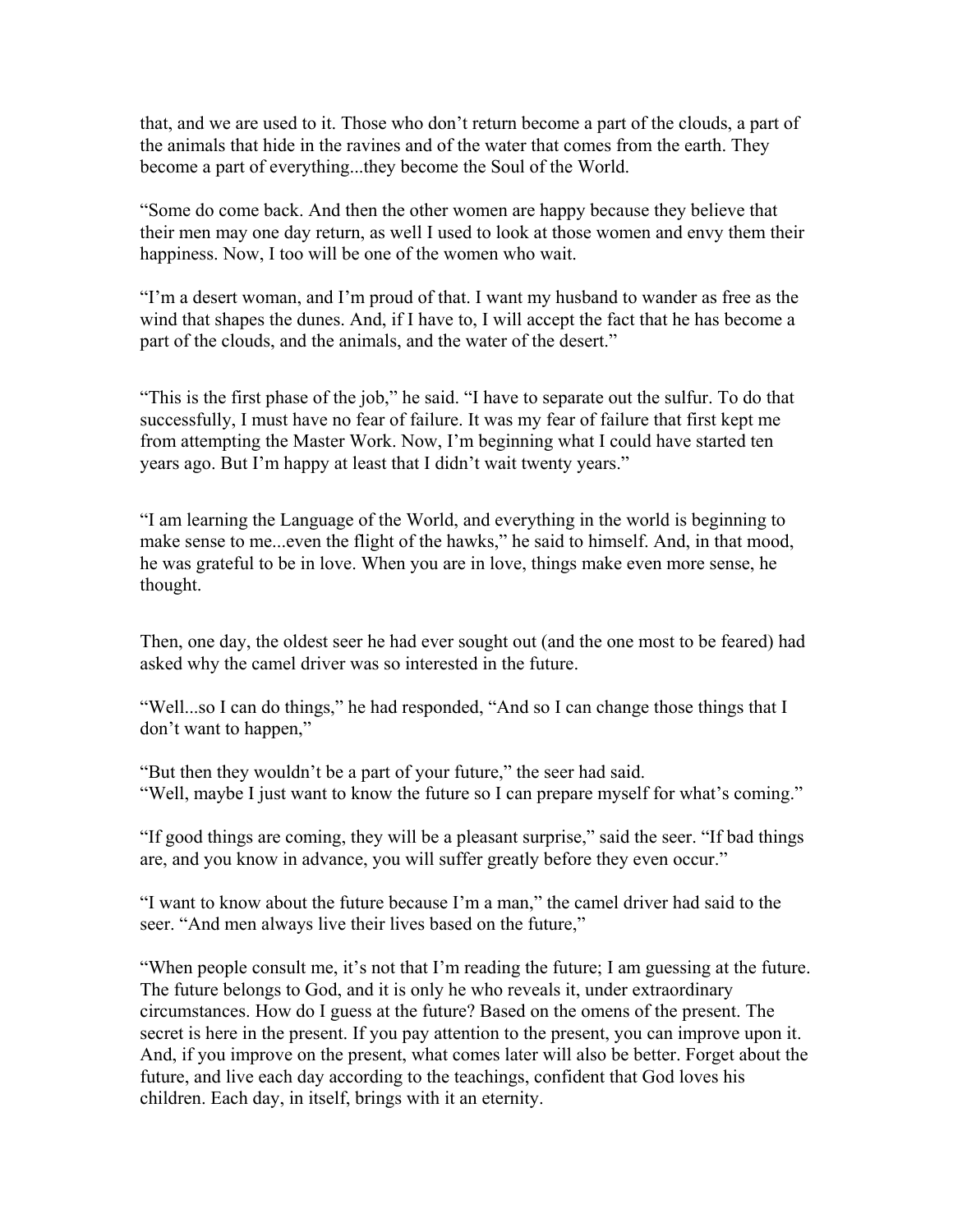"Go and speak to the tribal chieftains," said the camel driver. "Tell them about the armies that are approaching,"

"They'll laugh at me."

"They are men of the desert, and the men of the desert are used to dealing with omens."

"Well, then, they probably already know."

"They're not concerned with that right now. They believe that if they have to know about something Allah wants them to know, someone will tell them about it, It has happened many times before. But, this time, the person is you."

"Who is this stranger who speaks of omens?" asked one of the chieftains, eyeing the boy.

"It is I," the boy answered. And he told what he had seen.

"Why would the desert reveal such things to a stranger, when it knows that we have been here for generations?" said another of the chieftains.

"Because my eyes are not yet accustomed to the desert," the boy said. "I can see things that eyes habituated to the desert might not see."

And also because I know about the Soul of the World, he thought to himself.

Every day was there to be lived or to mark one's departure from this world, Everything depended on one word: "Maktub."

"Why did you read the flight of the birds?"

"I read only what the birds wanted to tell me. They wanted to save the oasis. Tomorrow all of you will die, because there are more men at the oasis than you have."

The sword remained where it was, "Who are you to change what Allah has willed?"

"Allah created the armies, and he also created the hawks. Allah taught me the language of the birds. Everything has been written by the same hand," the boy said, remembering the camel driver's words.

The stranger withdrew the sword from the boy's forehead, and the boy felt immensely relieved, But he still couldn't flee.

"Be careful with your prognostications," said the stranger. "When something is written, there is no way to change it."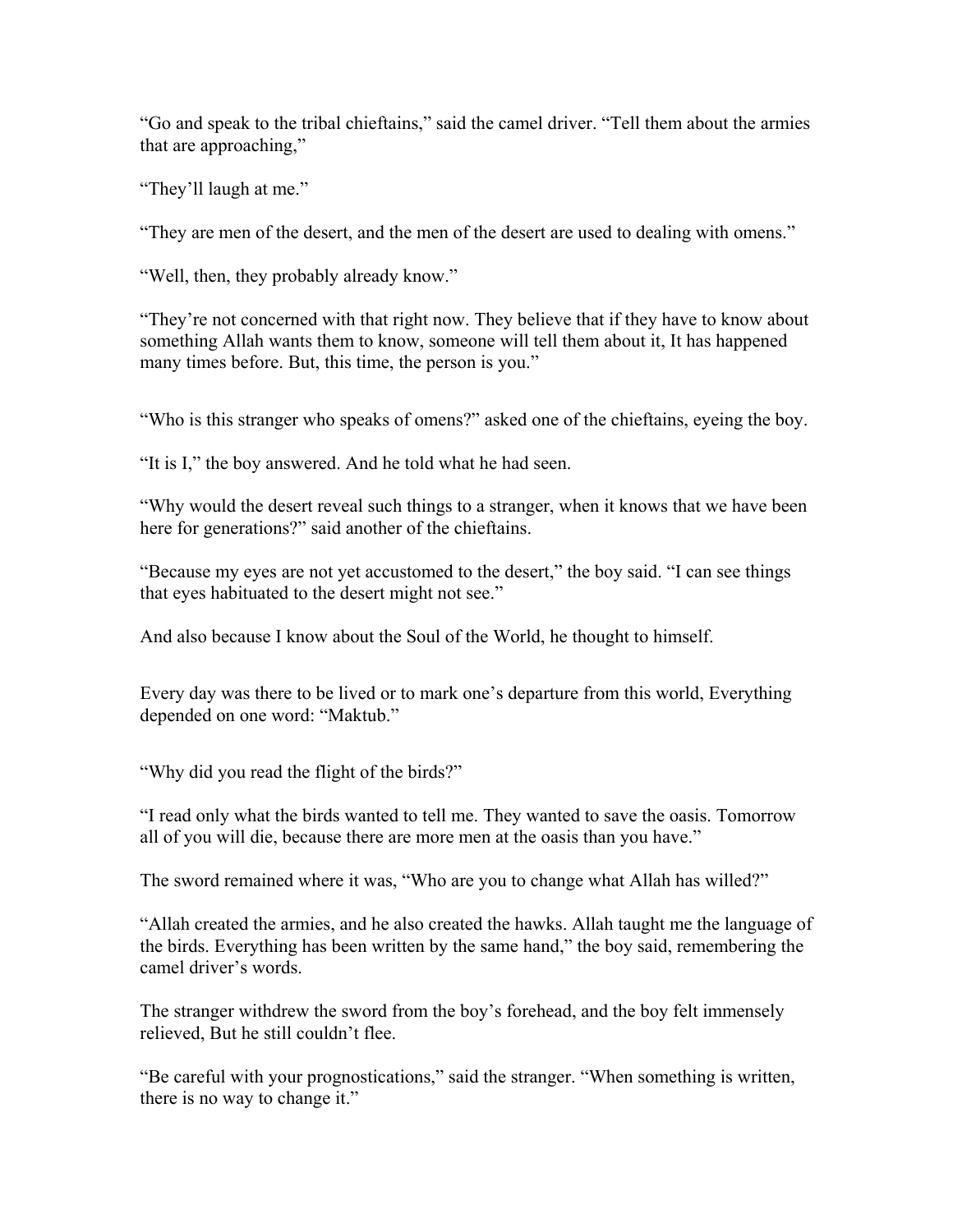"All I saw was an army," said the boy. "I didn't see the outcome of the battle."

"What is a stranger doing in a strange land?"

"I am following my Personal Legend. It's not something you would understand."

The stranger placed his sword in its scabbard, and the boy relaxed.

"I had to test your courage," the stranger said. "Courage is the quality most essential to understanding the Language of the World."

"You must not let up, even after having come so far," he continued. "You must love the desert, but never trust it completely. Because the desert tests all men: it challenges every step, and kills those who become distracted."

"When a person really desires something, all the universe conspires to help that person to realize his dream," said the alchemist, echoing the words of the old king. The boy understood. Another person was there to help him toward his Personal Legend.

"So you are going to instruct me?"

"No. You already know all you need to know. I am only going to point you in the direction of your treasure."

"I have already found my treasure. I have a camel. I have my money from the crystal shop, and I have fifty gold pieces. In my own country. I would be a rich man."

"But none of that is from the Pyramids," said the alchemist.

"I also have Fatima. She is a treasure greater than anything else I have won."

"She wasn't found at the Pyramids, either."

"It's not what enters men's mouths that's evil," said the alchemist, "It's what comes out of their mouths that is."

"Drink and enjoy yourself," said the alchemist, noticing that the boy was feeling happier.

"Rest well tonight, as if you were a warrior preparing for combat. Remember that wherever your heart is, there you will find your treasure. You've got to find the treasure, so that everything you have learned along the way can make sense."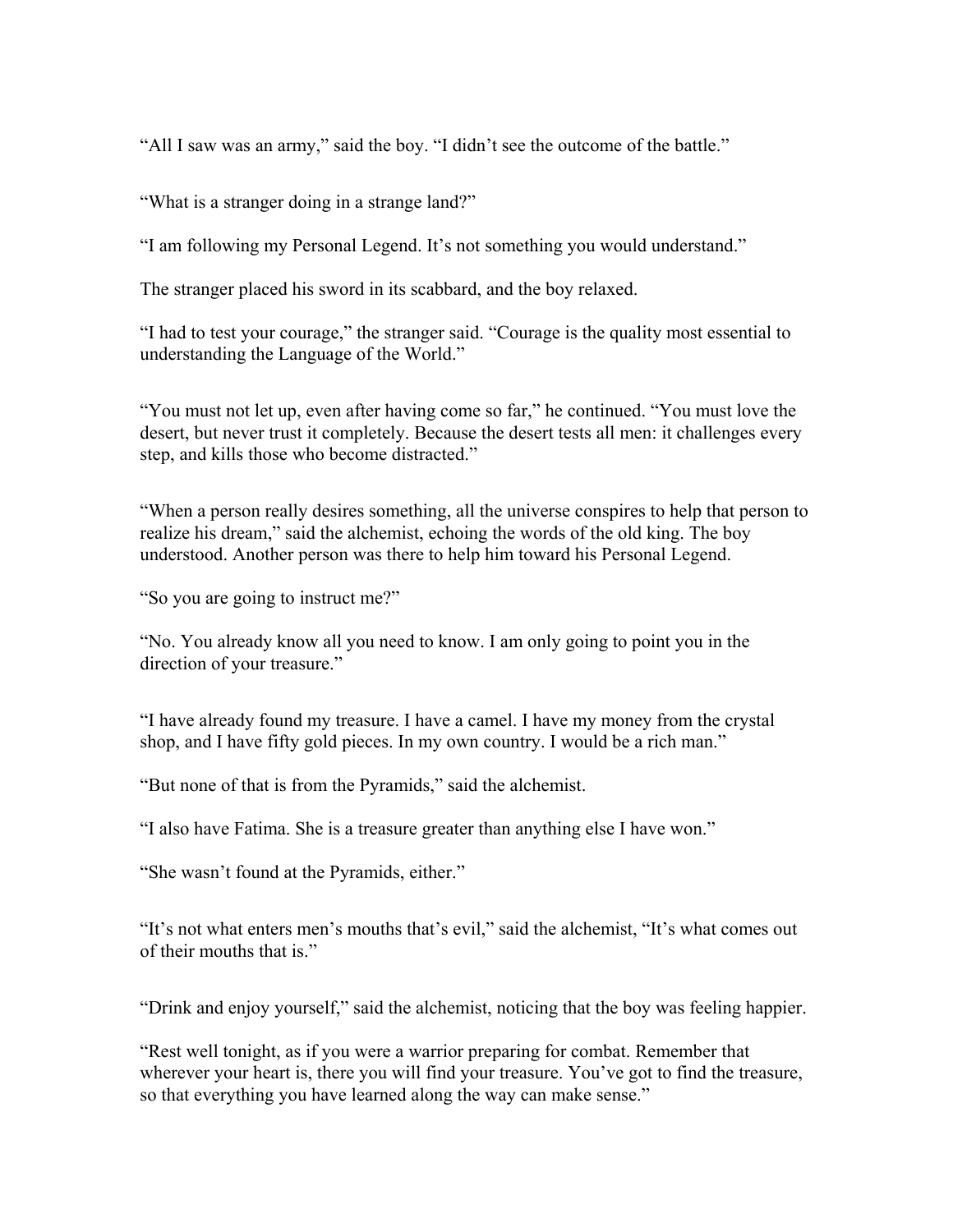He said to the boy, "Show me where there is life out in the desert. Only those who can see such signs of life are able to find treasure…Life attracts life."

"There's life here," the boy said to the alchemist. "I don't know the language of the desert, but my horse knows the language of life."

"You found life in the desert, the omen that I needed."

"Why was that so important?"

"Because the Pyramids are surrounded by the desert."

"I'm going to guide you across the desert," the alchemist said.

"I want to stay at the oasis," the boy answered. "I've found Fatima, and, as far as I'm concerned, she's worth more than treasure."

"Fatima is a woman of the desert," said the alchemist. "She knows that men have to go away in order to return. And she already has her treasure: it's you. Now she expects that you will find what it is you're looking for."

"Well, what if I decide to stay?"

"Let me tell you what will happen. You'll be the counselor of the oasis. You have enough gold to buy many sheep and many camels. You'll marry Fatima, and you'll both be happy for a year. You'll learn to love the desert, and you'll get to know every one of the fifty thousand palms. You'll watch them as they grow, demonstrating how the world is always changing. And you'll get better and better at understanding omens, because the desert is the best teacher there is.

"Sometime during the second year, you'll remember about the treasure. The omens will begin insistently to speak of it, and you'll try to ignore them. You'll use your knowledge for the welfare of the oasis and its inhabitants. The tribal chieftains will appreciate what you do. And your camels will bring you wealth and power.

"During the third year, the omens will continue to speak of your treasure and your Personal Legend. You'll walk around, night after night, at the oasis, and Fatima will be unhappy because she'll feel it was she who interrupted your quest. But you will love her, and she'll return your love. You'll remember that she never asked you to stay, because a woman of the desert knows that she must await her man. So you won't blame her. But many times you'll walk the sands of the desert, thinking that maybe you could have left...that you could have trusted more in your love for Fatima. Because what kept you at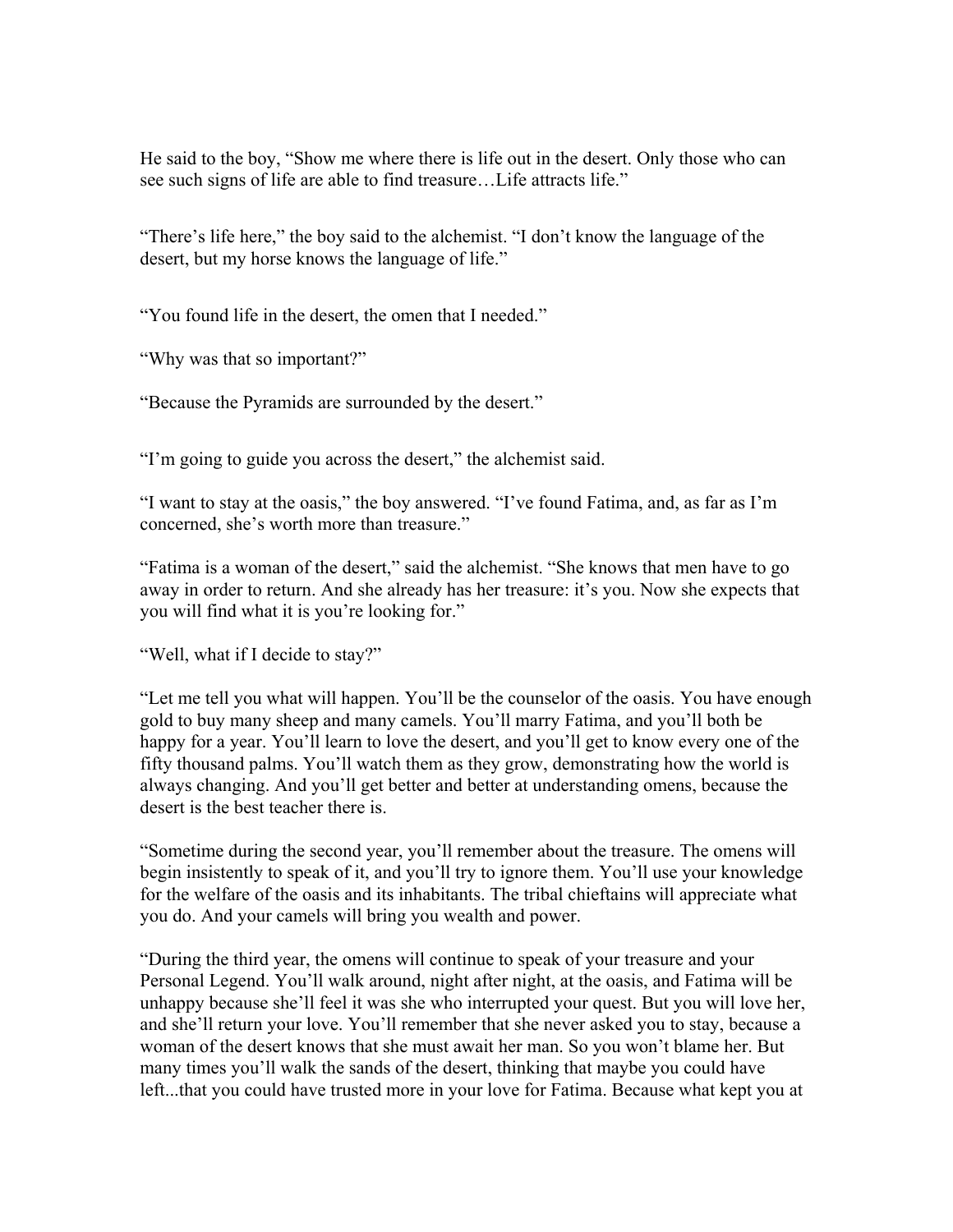the oasis was your own fear that you might never come back. At that point, the omens will tell you that your treasure is buried forever.

"Then, sometime during the fourth year, the omens will abandon you, because you've stopped listening to them. The tribal chieftains will see that, and you'll be dismissed from your position as counselor. But, by then, you'll be a rich merchant, with many camels and a great deal of merchandise. You'll spend the rest of your days knowing that you didn't pursue your Personal Legend, and that now it's too late.

"You must understand that love never keeps a man from pursuing his Personal Legend. If he abandons that pursuit, it's because it wasn't true love...the love that speaks the Language of the World."

"I'm going away," he said. "And I want you to know that I'm coming back. I love you because..."

"Don't say anything," Fatima interrupted. "One is loved because one is loved. No reason is needed for loving."

But the boy continued, "I had a dream, and I met with a king. I sold crystal and crossed the desert. And, because the tribes declared war, I went to the well, seeking the alchemist. So, I love you because the entire universe conspired to help me find you."

The two embraced. It was the first time either had touched the other.

"I'll be back," the boy said.

Don't think about what you've left behind, the alchemist said to the boy as they began to ride across the sands of the desert. "Everything is written in the Soul of the World, and there it will stay forever."

"If what one finds is made of pure matter, it will never spoil. And one can always come back. If what you had found was only a moment of light, like the explosion of a star, you would find nothing on your return."

The man was speaking the language of alchemy. But the boy knew that he was referring to Fatima.

"There is only one way to learn," the alchemist answered. "It's through action. Everything you need to know you have learned through your journey. You need to learn only one thing more."

"And what went wrong when other alchemists tried to make gold and were unable to do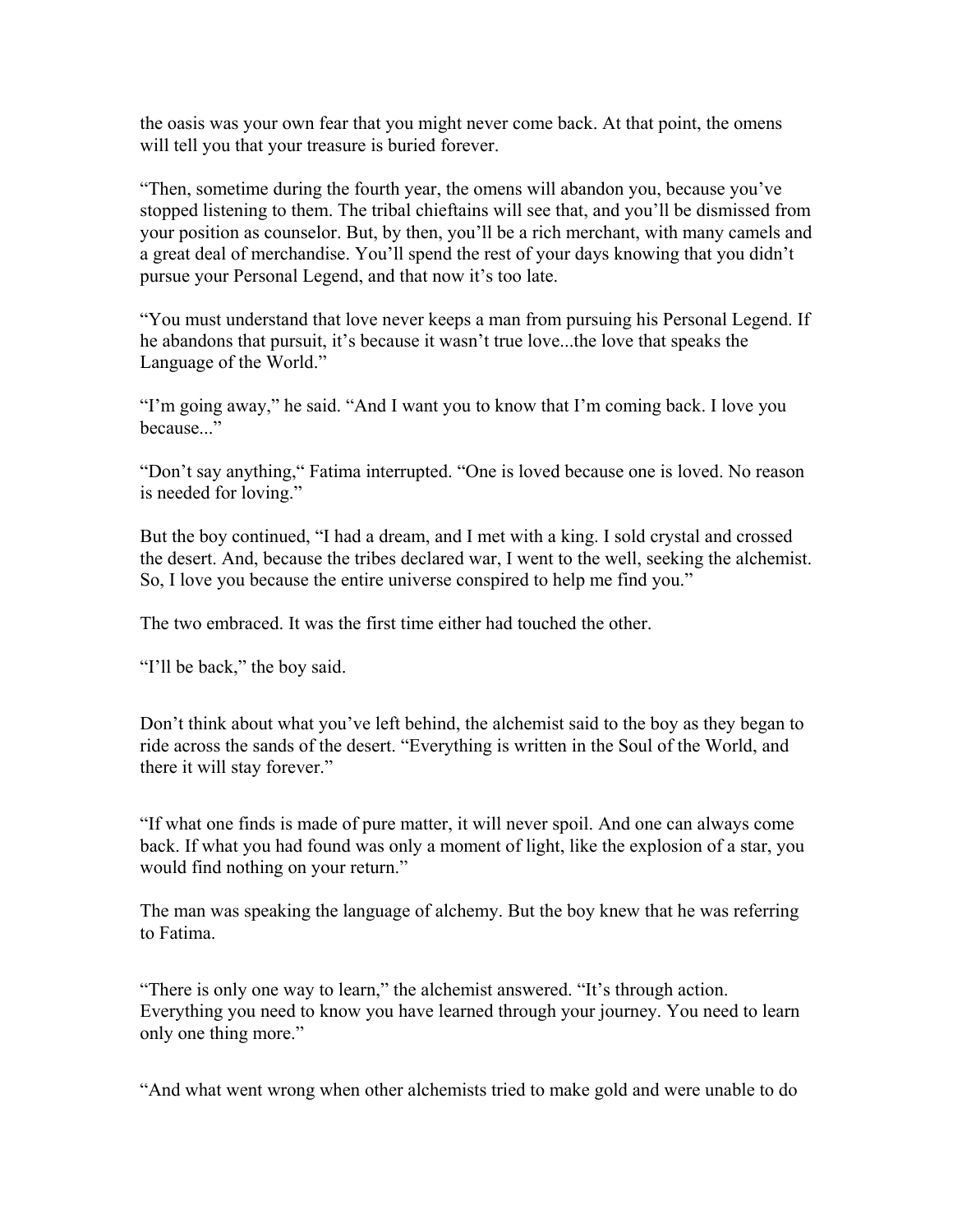so?"

"They were looking only for gold," his companion answered. "They were seeking the treasure of their Personal Legend, without wanting actually to live out the Personal Legend."

"I'm an alchemist simply because I'm an alchemist," he said, as he prepared the meal. "I learned the science from my grandfather, who learned from his father, and so on, back to the creation of the world. In those times, the Master Work could be written simply on an emerald. But men began to reject simple things, and to write tracts, interpretations, and philosophical studies. They also began to feel that they knew a better way than others had. Yet the Emerald Tablet is still alive today."

"What was written on the Emerald Tablet?" the boy wanted to know...

"This is what was written on the Emerald Tablet," said the alchemist, when he had finished.

The boy tried to read what was written in the sand.

"It's a code," said the boy, a bit disappointed. "It looks like what I saw in the Englishman's books."

"No," the alchemist answered. "It's like the flight of those two hawks; it can't be understood by reason alone. The Emerald Tablet is a direct passage to the Soul of the World<sup>"</sup>

"The wise men understood that this natural world is only an image and a copy of paradise. The existence of this world is simply a guarantee that there exists a world that is perfect. God created the world so that, through its visible objects, men could understand his spiritual teachings and the marvels of his wisdom. That's what I mean by action."

"Should I understand the Emerald Tablet?" the boy asked.

"Perhaps, if you were in a laboratory of alchemy, this would be the right time to study the best way to understand the Emerald Tablet. But you are in the desert. So immerse yourself in it. The desert will give you an understanding of the world; in fact, anything on the face of the earth will do that. You don't even have to understand the desert: all you have to do is contemplate a simple grain of sand, and you will see in it all the marvels of creation."

"How do I immerse myself in the desert?"

"Listen to your heart. It knows all things, because it came from the Soul of the World, and it will one day return there."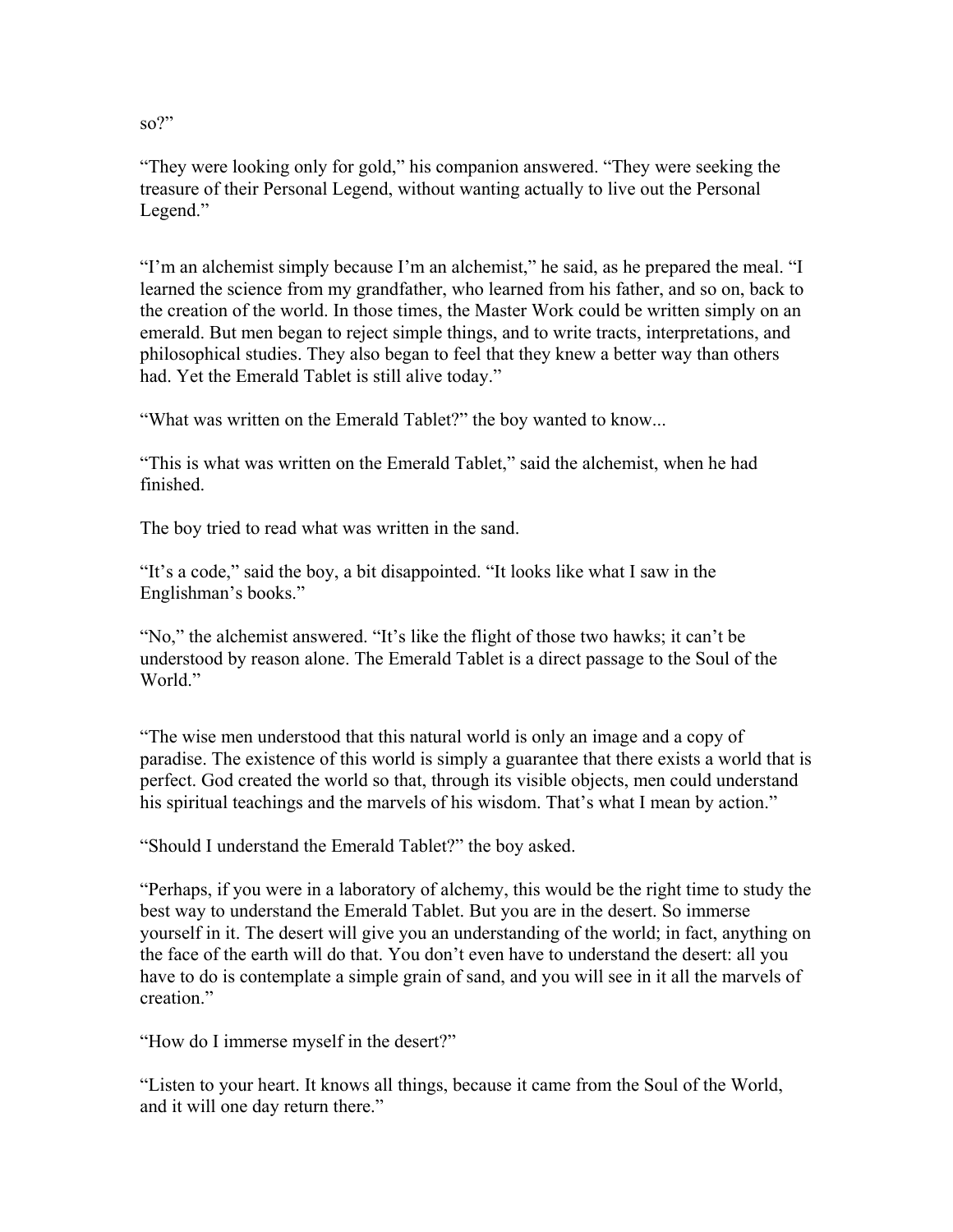"Why do we have to listen to our hearts?" the boy asked, when they had made camp that day.

"Because, wherever your heart is, that is where you'll find your treasure."

"But my heart is agitated," the boy said. "It has its dreams, it gets emotional, and it's become passionate over a woman of the desert. It asks things of me, and it keeps me from sleeping many nights, when I'm thinking about her."

"Well, that's good. Your heart is alive. Keep listening to what it has to say."

"My heart is a traitor," the boy said to the alchemist, when they had paused to rest the horses. "It doesn't want me to go on."

"That makes sense," the alchemist answered. "Naturally it's afraid that, in pursuing your dream, you might lose everything you've won,"

"Well, then, why should I listen to my heart?"

"Because you will never again be able to keep it quiet. Even if you pretend not to have heard what it tells you, it will always be there inside you, repeating to you what you're thinking about life and about the world."

"You mean I should listen, even if it's treasonous?"

"Treason is a blow that comes unexpectedly. If you know your heart well, it will never be able to do that to you. Because you'll know its dreams and wishes, and will know how to deal with them.

"You will never be able to escape from your heart. So it's better to listen to what it has to say. That way, you'll never have to fear an unanticipated blow."

The boy continued to listen to his heart as they crossed the desert. He came to understand its dodges and tricks, and to accept it as it was. He lost his fear, and forgot about his need to go back to the oasis, because, one afternoon, his heart told him that it was happy. "Even though I complain sometimes," it said, "it's because I'm the heart of a person, and people's hearts are that way. People are afraid to pursue their most important dreams, because they feel that they don't deserve them, or that they'll be unable to achieve them. We, their hearts, become fearful just thinking of loved ones who go away forever, or of moments that could have been good but weren't, or of treasures that might have been found but were forever hidden in the sands. Because, when these things happen, we suffer terribly."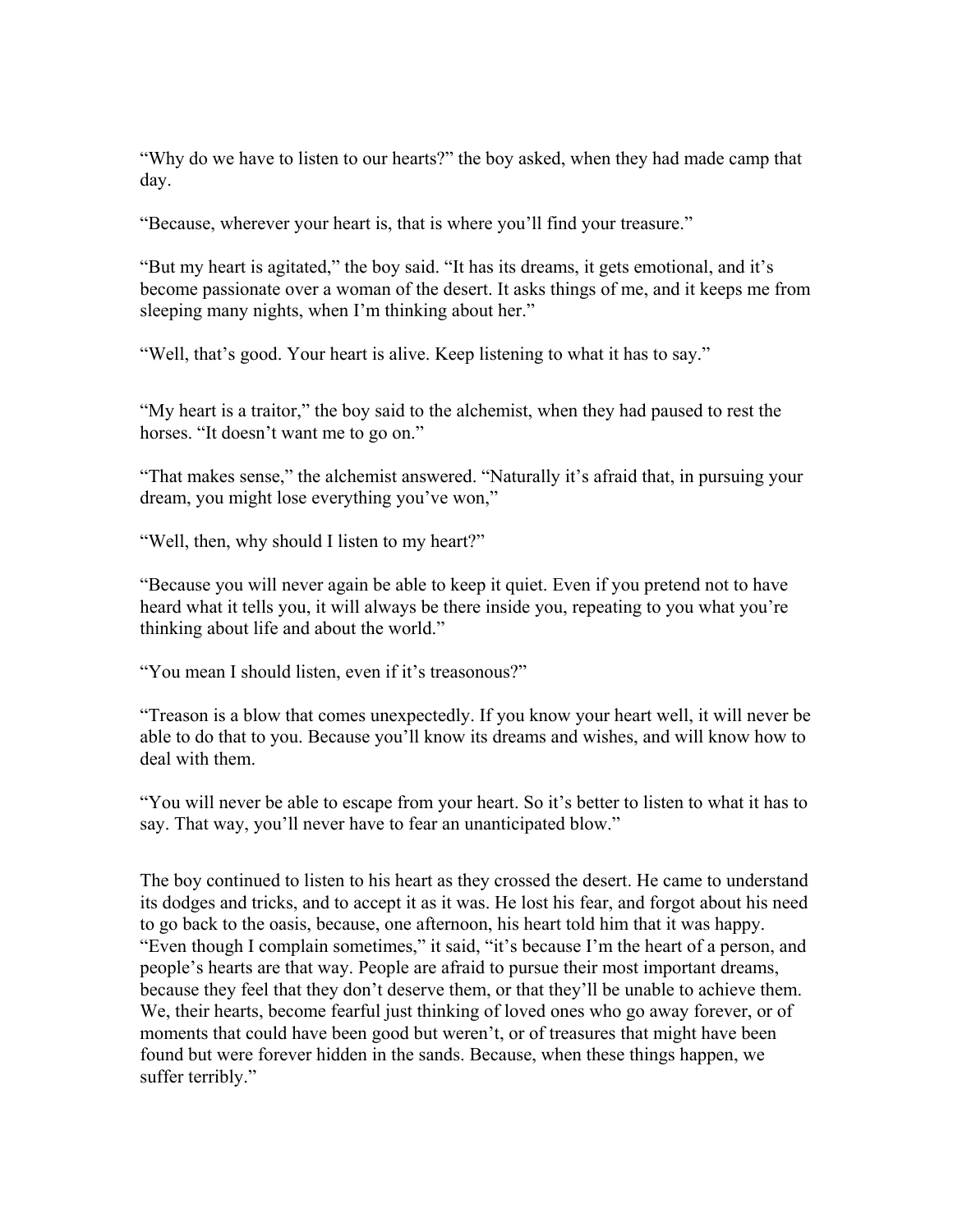"My heart is afraid that it will have to suffer," the boy told the alchemist one night as they looked up at the moonless sky.

"Tell your heart that the fear of suffering is worse than the suffering itself. And that no heart has ever suffered when it goes in search of its dreams, because every second of the search is a second's encounter with God and with eternity."

"Every second of the search is an encounter with God," the boy told his heart. "When I have been truly searching for my treasure, every day has been luminous, because I've known that every hour was a part of the dream that I would find it. When I have been truly searching for my treasure, I've discovered things along the way that I never would have seen had I not had the courage to try things that seemed impossible for a shepherd to achieve."

...his heart began to tell him things that came from the Soul of the World. It said that all people who are happy have God within them. And that happiness could be found in a grain of sand from the desert, as the alchemist had said. Because a grain of sand is a moment of creation, and the universe has taken millions of years to create it. "Everyone on earth has a treasure that awaits him," his heart said. "We, people's hearts, seldom say much about those treasures, because people no longer want to go in search of them. We speak of them only to children. Later, we simply let life proceed, in its own direction, toward its own fate. But, unfortunately, very few follow the path laid out for them—the path to their Personal Legends, and to happiness. Most people see the world as a threatening place, and, because they do, the world turns out, indeed, to be a threatening place.

"So, we, their hearts, speak more and more softly. We never stop speaking out, but we begin to hope that our words won't be heard: we don't want people to suffer because they don't follow their hearts."

"Why don't people's hearts tell them to continue to follow their dreams?" the boy asked the alchemist.

"Because that's what makes a heart suffer most, and hearts don't like to suffer."

"Is that the one thing I still needed to know?"

"No," the alchemist answered. "What you still need to know is this: before a dream is realized, the Soul of the World tests everything that was learned along the way. It does this not because it is evil, but so that we can, in addition to realizing our dreams, master the lessons we've learned as we've moved toward that dream. That's the point at which most people give up. It's the point at which, as we say in the language of the desert, one 'dies of thirst just when the palm trees have appeared on the horizon."

"Every search begins with beginner's luck. And every search ends with the victor's being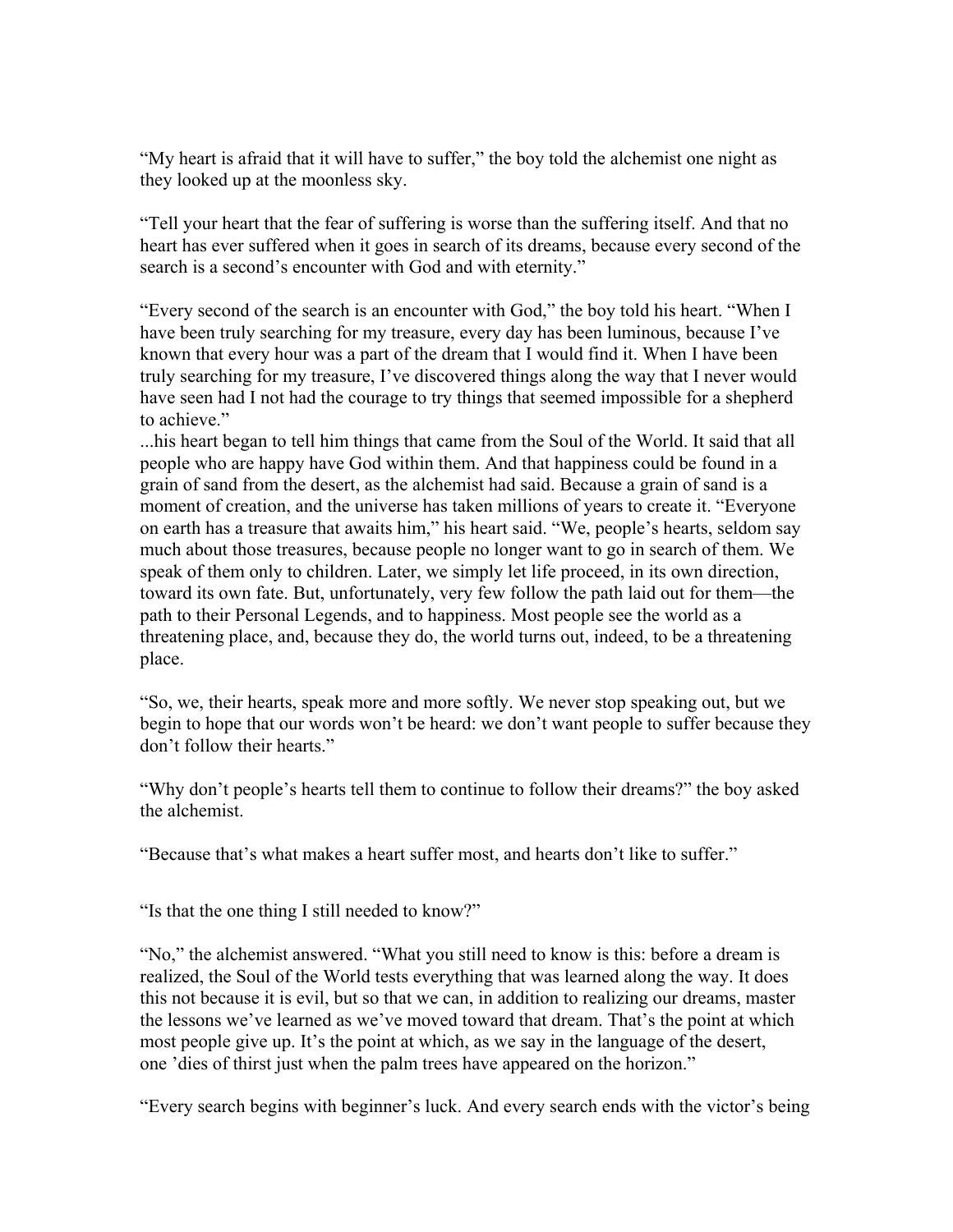severely tested."

"To show you one of life's simple lessons," the alchemist answered. "When you possess great treasures within you, and try to tell others of them, seldom are you believed."

"Does a man's heart always help him?" the boy asked the alchemist.

"Mostly just the hearts of those who are trying to realize their Personal Legends. But they do help children, drunkards, and the elderly, too."

"Does that mean that I'll never run into danger?"

"It means only that the heart does what it can," the alchemist said.

The alchemist sounded angry: "Trust in your heart, but never forget that you're in the desert. When men are at war with one another, the Soul of the World can hear the screams of battle. No one fails to suffer the consequences of everything under the sun."

"If we're going to go our separate ways soon," the boy said, "then teach me about alchemy."

"You already know about alchemy. It is about penetrating to the Soul of the World, and discovering the treasure that has been reserved for you."

"Don't give in to your fears," said the alchemist, in a strangely gentle voice. "If you do, you won't be able to talk to your heart."

"But I have no idea how to turn myself into the wind."

"If a person is living out his Personal Legend, he knows everything he needs to know. There is only one thing that makes a dream impossible to achieve; the fear of failure."

"I'm not afraid of failing. It's just that I don't know how to turn myself into the wind."

"Well, you'll have to learn; your life depends on it."

"But what if I can't?"

"Then you'll die in the midst of trying to realize your Personal Legend. That's a lot better than dying like millions of other people, who never even knew what their Personal Legends were.

"But don't worry," the alchemist continued. "Usually the threat of death makes people a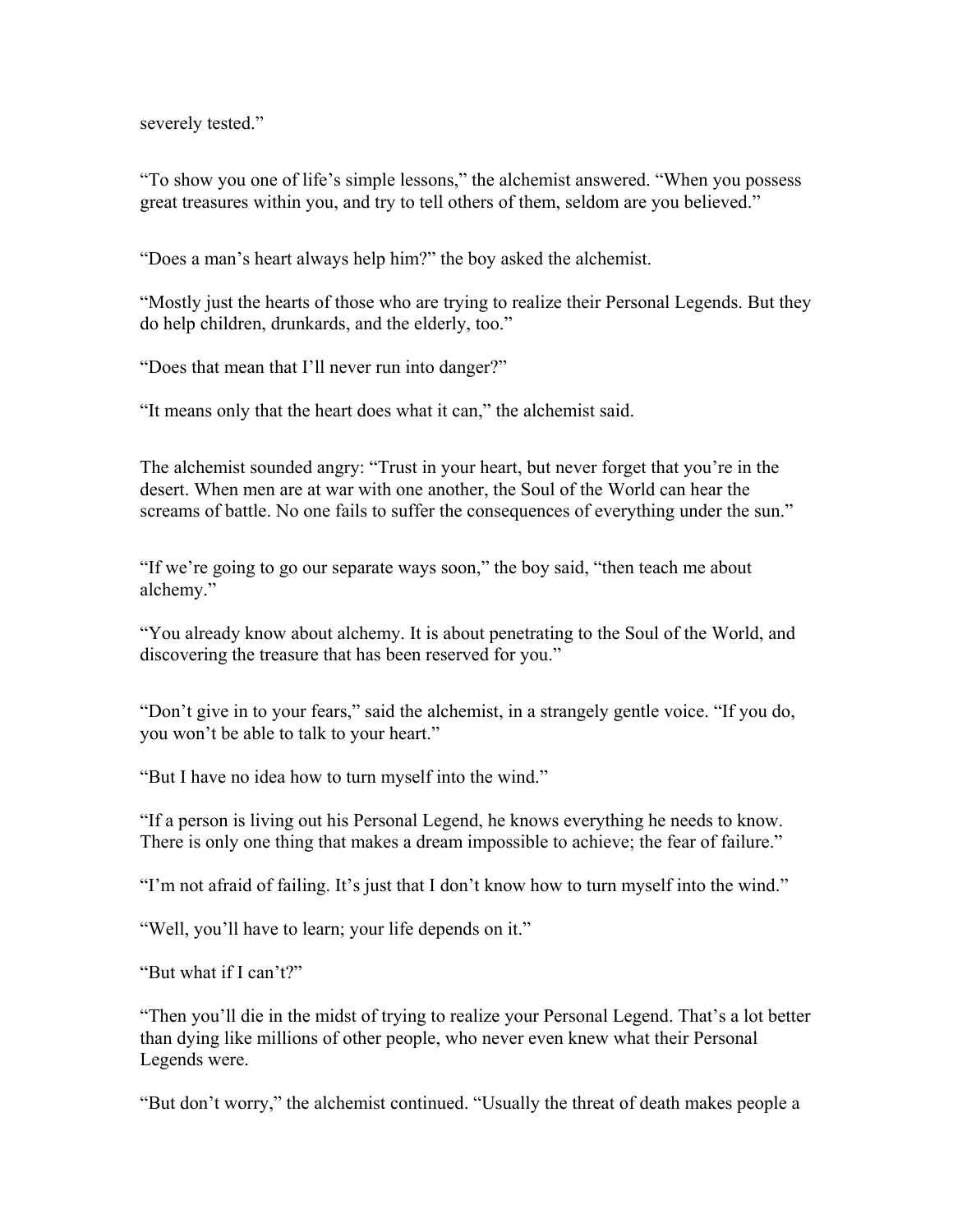lot more aware of their lives."

"I still have no idea how to turn myself into the wind," the boy repeated.

"Remember what I told you: the world is only the visible aspect of God. And that what alchemy does is to bring spiritual perfection into contact with the material plane."

"What are you doing?"

"Feeding my falcon."

"If I'm not able to turn myself into the wind, we're going to die," the boy said. "Why feed your falcon?"

"You're the one who may die," the alchemist said. "I already know how to turn myself into the wind."

"What do you want here today?" the desert asked him. "Didn't you spend enough time looking at me yesterday?"

"Somewhere you are holding the person I love," the boy said. "So, when I look out over your sands, I am also looking at her. I want to return to her, and I need your help so that I can turn myself into the wind."

"What is love?" the desert asked.

"Love is the falcon's flight over your sands. Because for him, you are a green field, from which he always returns with game. He knows your rocks, your dunes, and your mountains, and you are generous to him."

"The falcon's beak carries bits of me, myself," the desert said. "For years, I care for his game, feeding it with the little water that I have, and then I show him where the game is. And, one day, as I enjoy the fact that his game thrives on my surface, the falcon dives out of the sky, and takes away what I've created."

"But that's why you created the game in the first place," the boy answered. "To nourish the falcon. And the falcon then nourishes man. And, eventually, man will nourish your sands, where the game will once again flourish. That's how the world goes."

"So is that what love is?"

"Yes, that's what love is. It's what makes the game become the falcon, the falcon become man, and man, in his turn, the desert. It's what turns lead into gold, and makes the gold return to the earth."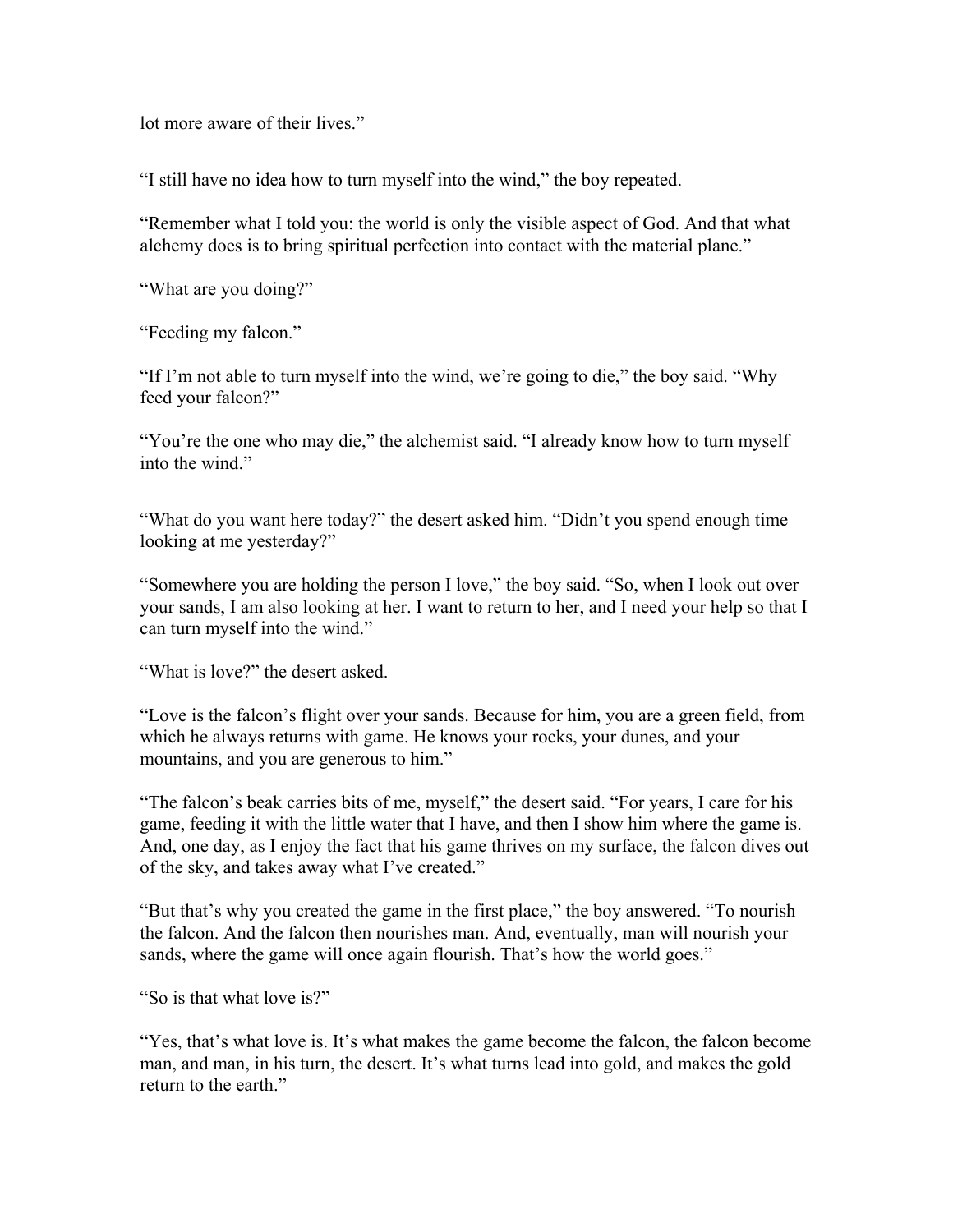"I don't understand what you're talking about," the desert said.

"But you can at least understand that somewhere in your sands there is a woman waiting for me. And that's why I have to turn myself into the wind."

The desert didn't answer him for a few moments.

Then it told him, "I'll give you my sands to help the wind to blow, but, alone, I can't do anything. You have to ask for help from the wind."

The wind approached the boy and touched his face. It knew of the boy's talk with the desert, because the winds know everything. They blow across the world without a birthplace, and with no place to die.

"Help me," the boy said. "One day you carried the voice of my loved one to me."

"Who taught you to speak the language of the desert and the wind?"

"My heart," the boy answered. "You can't be the wind," the wind said. "We're two very different things."

"That's not true," the boy said. "I learned the alchemist's secrets in my travels. I have inside me the winds, the deserts, the oceans, the stars, and everything created in the universe. We were all made by the same hand, and we have the same soul. I want to be like you, able to reach every corner of the world, cross the seas, blow away the sands that cover my treasure, and carry the voice of the woman I love."

"I heard what you were talking about the other day with the alchemist," the wind said. "He said that everything has its own Personal Legend. But people can't turn themselves into the wind."

"Just teach me to be the wind for a few moments," the boy said. "So you and I can talk about the limitless possibilities of people and the winds."

The wind's curiosity was aroused, something that had never happened before. It wanted to talk about those things, but it didn't know how to turn a man into the wind. And look how many things the wind already knew how to do! It created deserts, sank ships, felled entire forests, and blew through cities filled with music and strange noises. It felt that it had no limits, yet here was a boy saying that there were other things the wind should be able to do.

"This is what we call love," the boy said, seeing that the wind was close to granting what he requested. "When you are loved, you can do anything in creation. When you are loved, there's no need at all to understand what's happening, because everything happens within you, and even men can turn themselves into the wind. As long as the wind helps,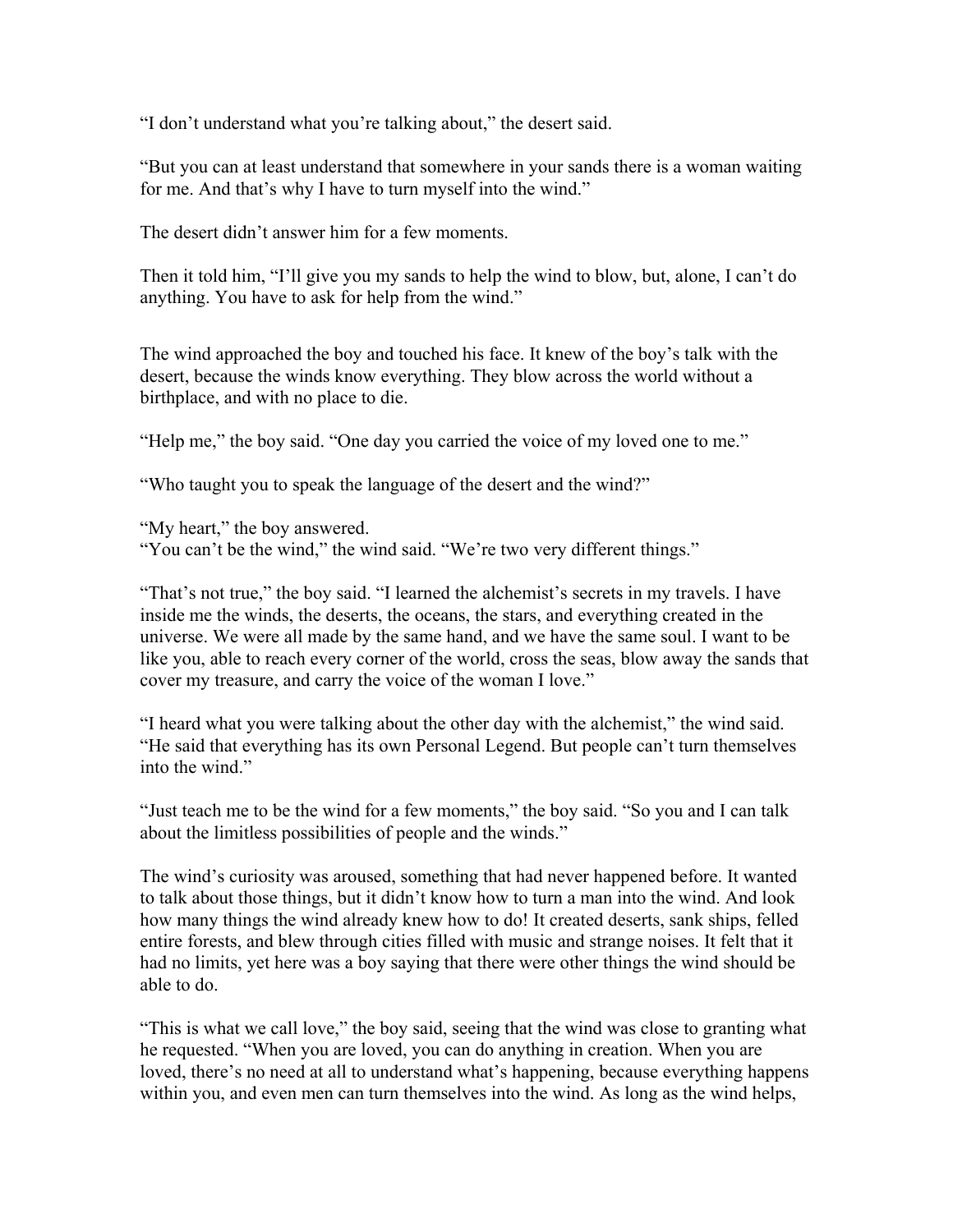of course."

The wind was a proud being, and it was becoming irritated with what the boy was saying. It commenced to blow harder, raising the desert sands. But finally it had to recognize that, even making its way around the world, it didn't know how to turn a man into the wind. And it knew nothing about love."

"In my travels around the world, I've often seen people speaking of love and looking toward the heavens," the wind said, furious at having to acknowledge its own limitations. "Maybe it's better to ask heaven,"

"Well then, help me do that," the boy said. "Fill this place with a sandstorm so strong that it blots out the sun. Then I can look to heaven without blinding myself."

So the wind blew with all its strength, and the sky was filled with sand. The sun was turned into a golden disk.

"The wind told me that you know about love," the boy said to the sun. "If you know about love, you must also know about the Soul of the World, because it's made of love."

"From where I am," the sun said. "I can see the Soul of the World. It communicates with my soul, and together we cause the plants to grow and the sheep to seek out shade. From where I am—and I'm a long way from the earth—I learned how to love. I know that if I came even a little bit closer to the earth, everything there would die, and the Soul of the World would no longer exist. So we contemplate each other, and we want each other, and I give it life and warmth, and it gives me my reason for living."

"So you know about love," the boy said.

"And I know the Soul of the World, because we have talked at great length to each other during this endless trip through the universe. It tells me that its greatest problem is that, up until now, only the minerals and vegetables understand that all things are one. That there's no need for iron to be the same as copper, or copper the same as gold. Each. performs its own exact function as a unique being, and everything would be a symphony of peace if the hand that wrote all this had stopped on the fifth day of creation."

"But there was a sixth day," the sun went on.

"You are wise, because you observe everything from a distance," the boy said. "But you don't know about love. If there hadn't been a sixth day, man would not exist; copper would always be just copper, and lead just lead. It's true that everything has its Personal Legend, but one day that Personal Legend will be realized. So each thing has to transform itself into something better, and to acquire a new Personal Legend, until, someday, the Soul of the World becomes one thing only."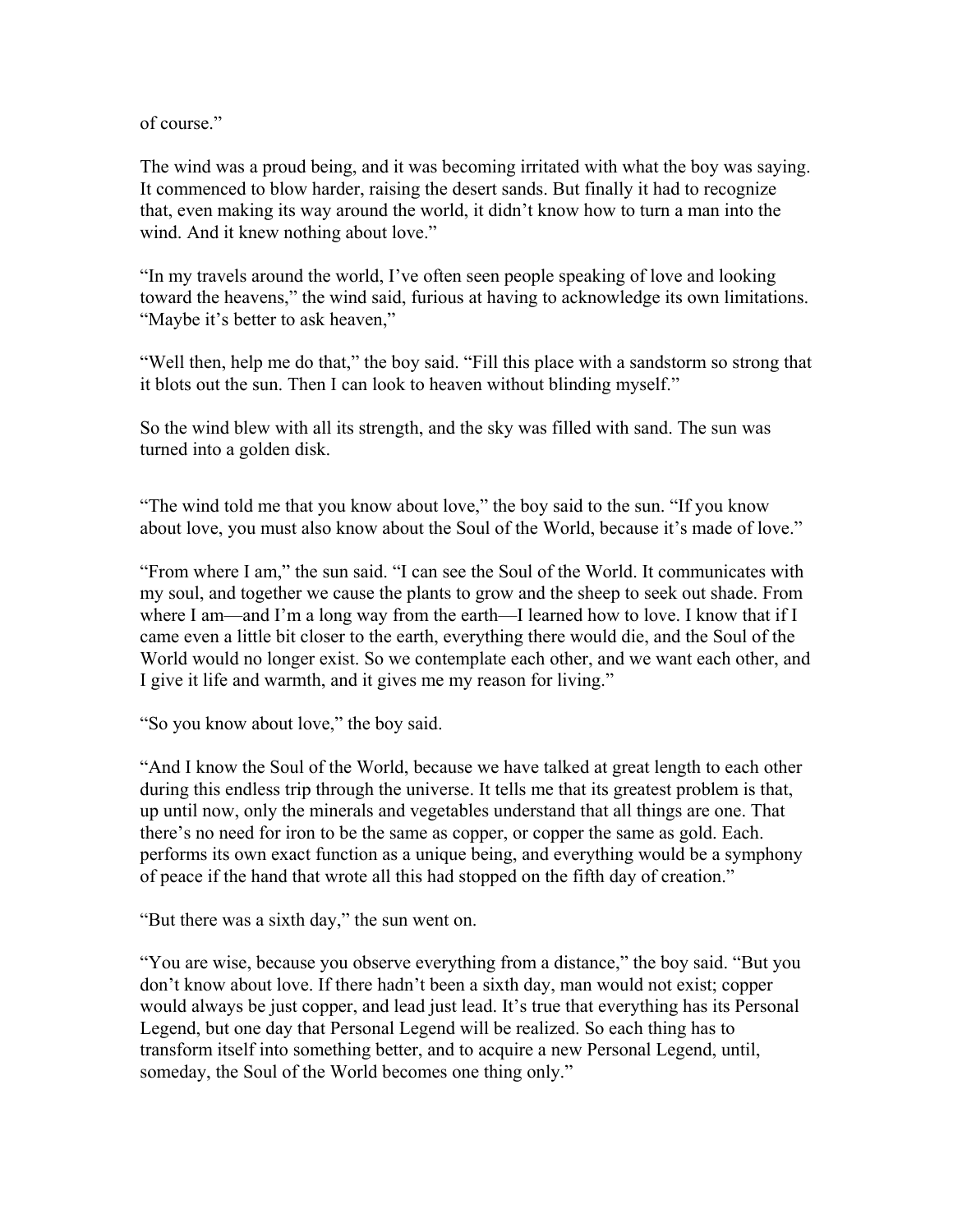The sun thought about that, and decided to shine more brightly. The wind, which was enjoying the conversation, started to blow with greater force, so that the sun would not blind the boy.

"This is why alchemy exists," the boy said. "So that everyone will search for his treasure, find it, and then want to be better than he was in his former life. Lead will play its role until the world has no further need for lead; and then lead will have to turn itself into gold.

"That's what alchemists do. They show that, when we strive to become better than we are, everything around us becomes better, too."

"Well, why did you say that I don't know about love?" the sun asked the boy.

"Because it's not love to be static like the desert, nor is it love to roam the world like the wind. And it's not love to see everything from a distance, like you do. Love is the force that transforms and improves the Soul of the World. When I first reached through to it, I thought the Soul of the World was perfect. But later, I could see that it was like other aspects of creation, and had its own passions and wars. It is we who nourish the Soul of the World, and the world we live in will be either better or worse, depending on whether we become better or worse. And that's where the power of love comes in. Because when we love, we always strive to become better than we are."

"So what do you want of me?" the sun asked.

"I want you to help me turn myself into the wind," the boy answered.

"Nature knows me as the wisest being in creation," the sun said. "But I don't know how to turn you into the wind."

"Then, whom should I ask?"

The sun thought for a minute. The wind was listening closely, and wanted to tell every corner of the world that the sun's wisdom had its limitations. That it was unable to deal with this boy who spoke the Language of the World.

"Speak to the hand that wrote all," said the sun.

The wind screamed with delight, and blew harder than ever. The tents were being blown from their ties to the earth, and the animals were being freed from their tethers. On the cliff, the men clutched at each other as they sought to keep from being blown away,

The boy turned to the hand that wrote all. As he did so, he sensed that the universe had fallen silent, and he decided not to speak.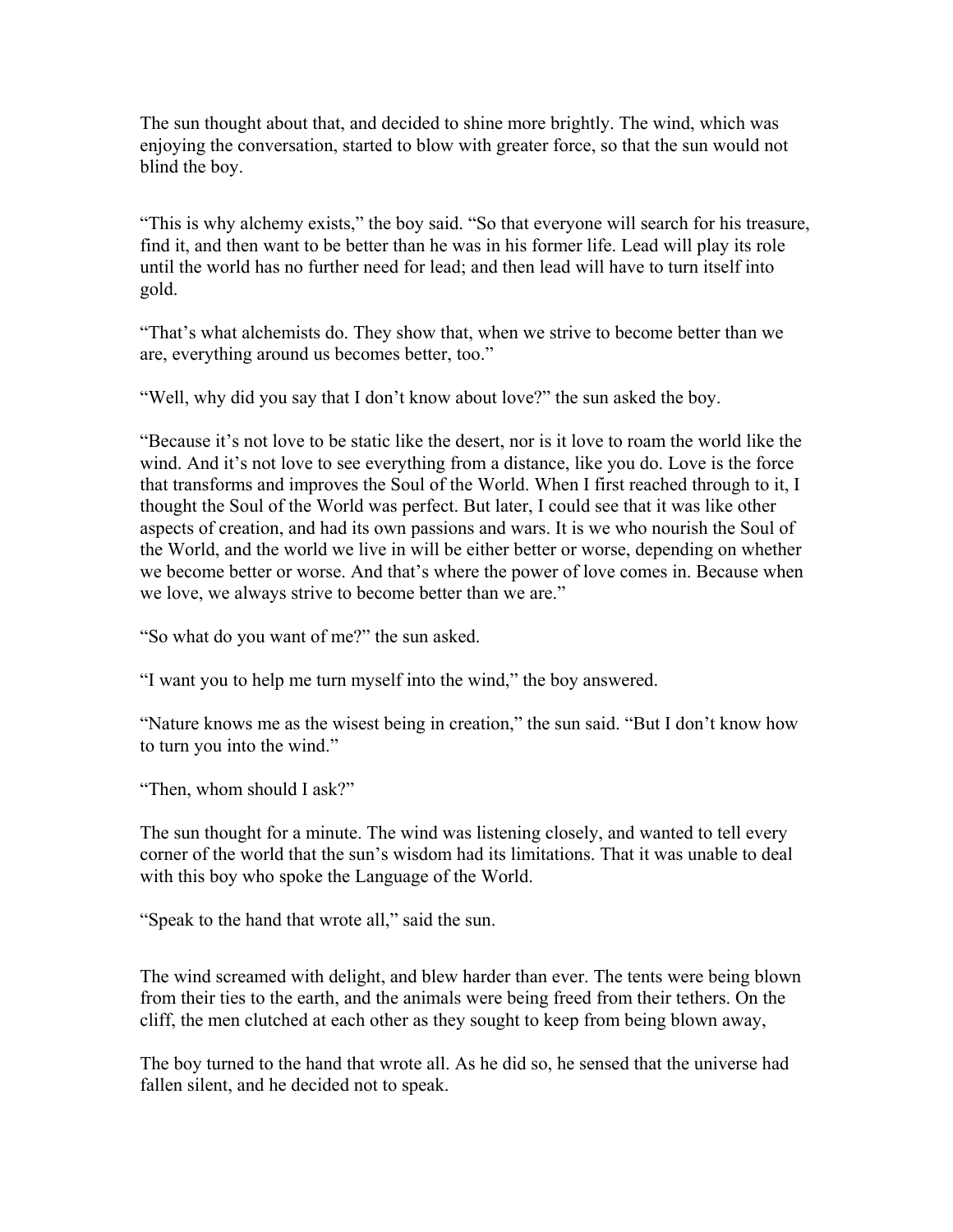A current of love rushed from his heart, and the boy began to pray. It was a prayer that he had never said before, because it was a prayer without words or pleas. His prayer didn't give thanks for his sheep having found new pastures; it didn't ask that the boy be able to sell more crystal; and it didn't beseech that the woman he had met continue to await his return. In the silence, the boy understood that the desert, the wind, and the sun were also trying to understand the signs written by the hand, and were seeking to follow their paths, and to understand what had been written on a single emerald. He saw that omens were scattered throughout the earth and in space, and that there was no reason or significance attached to their appearance; he could see that not the deserts, nor the winds, nor the sun, nor people knew why they had been created. But that the hand had a reason for all of this, and that only the hand could perform miracles, or transform the sea into a desert...or a man into the wind. Because only the hand understood that it was a larger design that had moved the universe to the point at which six days of creation had evolved into a Master Work.

The boy reached through to the Soul of the World, and saw that it was a part of the Soul of God. And he saw that the Soul of God was his own soul. And that he, a boy, could perform miracles.

The simum blew that day as it had never blown before. For generations thereafter, the Arabs recounted the legend of a boy who had turned himself into the wind, almost destroying a military camp, in defiance of the most powerful chief in the desert.

When the simum ceased to blow, everyone looked to the place where the boy had been. But he was no longer there; he was standing next to a sand-covered sentinel, on the far side of the camp.

"From here on, you will be alone," the alchemist said. "You are only three hours from the Pyramids."

"Thank you," said the boy. "You taught me the Language of the World."

"I only invoked what you already knew."

I want to tell you a story about dreams, said the alchemist.

The boy brought his horse closer.

"In ancient Rome, at the time of Emperor Tiberius, there lived a good man who had two sons. One was in the military, and had been sent to the most distant regions of the empire. The other son was a poet, and delighted all of Rome with his beautiful verses.

"One night, the father had a dream. An angel appeared to him, and told him that the words of one of his sons would be learned and repeated throughout the world for all generations to come. The father woke from his dream grateful and crying, because life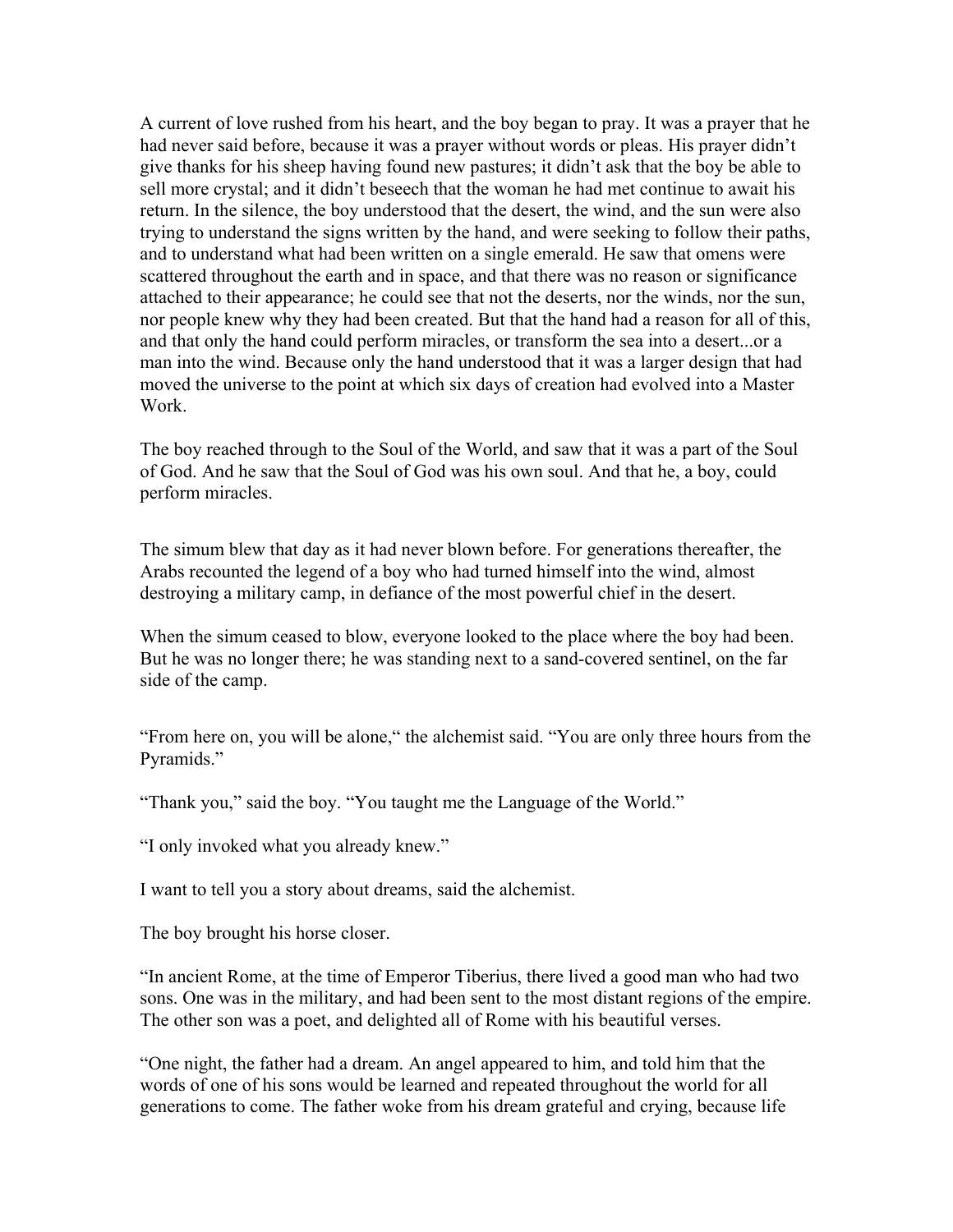was generous, and had revealed to him something any father would be proud to know.

"Shortly thereafter, the father died as he tried to save a child who was about to be crushed by the wheels of a chariot. Since he had lived his entire life in a manner that was correct and fair, he went directly to heaven, where he met the angel that had appeared in his dream.

"You were always a good man,' the angel said to him. 'You lived your life in a loving way, and died with dignity, I can now grant you any wish you desire.'

"'Life was good to me,' the man said. 'When you appeared in my dream, I felt that all my efforts had been rewarded, because my son's poems will be read by men for generations to come. I don't want anything for myself. But any father would be proud of the fame achieved by one whom he had cared for as a child, and educated as he grew up. Sometime in the distant future, I would like to see my son's words.'

"The angel touched the man's shoulder, and they were both projected far into the future, They were in an immense setting, surrounded by thousands of people speaking a strange language.

"The man wept with happiness.

"'I knew that my son's poems were immortal,' he said to the angel through his tears. 'Can you please tell me which of my son's poems these people are repeating?'

"The angel came closer to the man, and, with tenderness, led him to a bench nearby, where they sat down.

"'The verses of your son who was the poet were very popular in Rome,' the angel said, 'Everyone loved them and enjoyed them. But when the reign of Tiberius ended, his poems were forgotten. The words you're hearing now are those of your son in the military.'

"The man looked at the angel in surprise.

"'Your son went to serve at a distant place, and became a centurion. He was just and good. One afternoon, one of his servants fell ill, and it appeared that he would die. Your son had heard of a rabbi who was able to cure illnesses, and he rode out for days and days in search of this man. Along the way, he learned that the man he was seeking was the Son of God. He met others who had been cured by him, and they instructed your son in the man's teachings. And so, despite the fact that he was a Roman centurion, he converted to their faith. Shortly thereafter, he reached the place where the man he was looking for was visiting.'

"'He told the man that one of his servants was gravely ill, and the rabbi made ready to go to his house with him. But the centurion was a man of faith, and, looking into the eyes of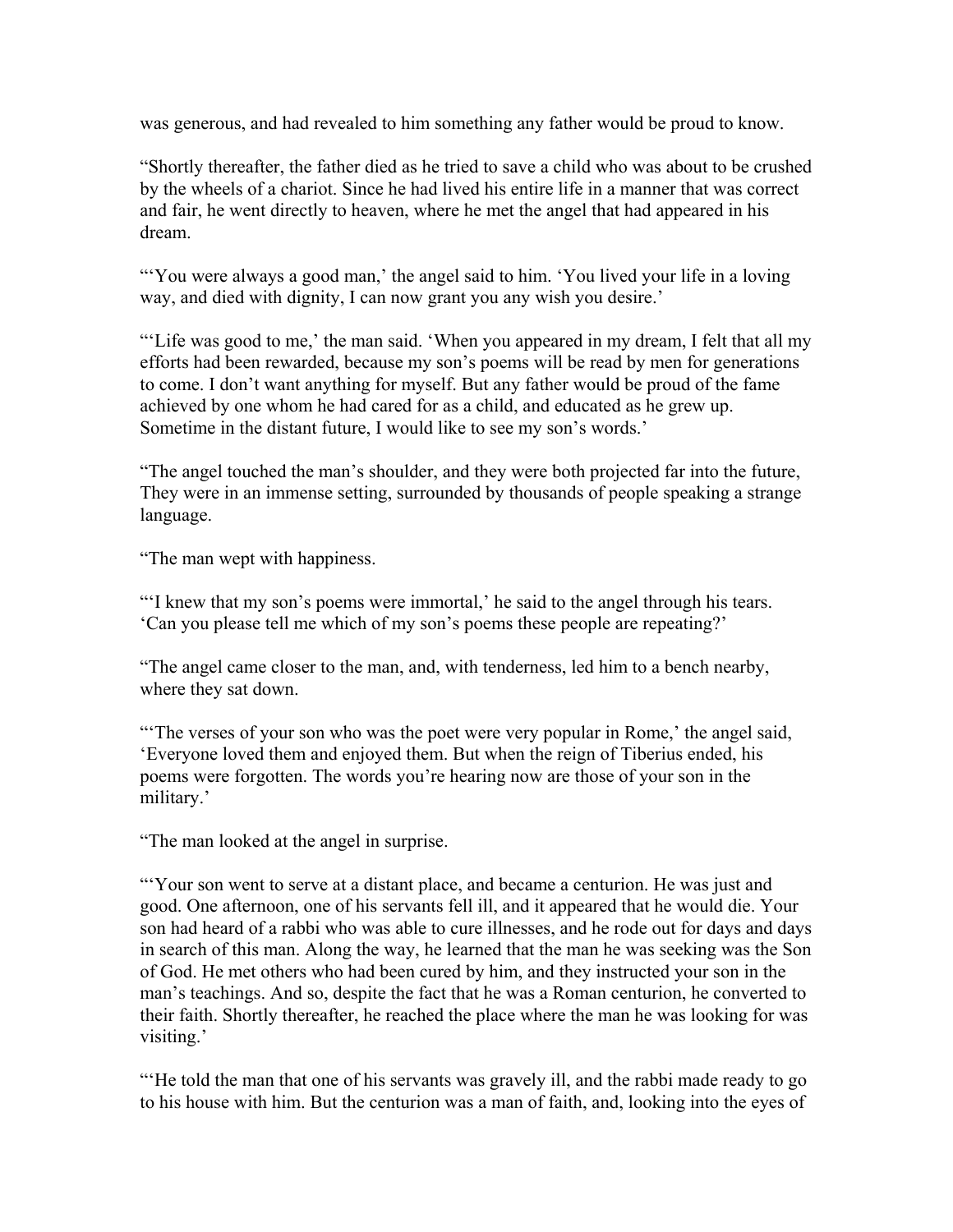the rabbi, he knew that he was surely in the presence of the Son of God.'

"'And this is what your son said,' the angel told the man. 'These are the words he said to the rabbi at that point, and they have never been forgotten: "My Lord, I am not worthy that you should come under my roof. But only speak a word and my servant will be healed."'

The alchemist said, "No matter what he does, every person on earth plays a central role in the history of the world. And normally he doesn't know it."

The boy smiled. He had never imagined that questions about life would be of such importance to a shepherd.

As he was about to climb yet another dune, his heart whispered, "Be aware of the place where you are brought to tears. That's where I am, and that's where your treasure is."

When he reached the top of the dune, his heart leapt. There, illuminated by the light of the moon and the brightness of the desert, stood the solemn and majestic Pyramids of Egypt.

The boy fell to his knees and wept. He thanked God for making him believe in his Personal Legend, and for leading him to meet a king, a merchant, an Englishman, and an alchemist. And above all for his having met a woman of the desert who had told him that love would never keep a man from his Personal Legend.

But here he was, at the point of finding his treasure, and he reminded himself that no project is completed until its objective has been achieved. The boy looked at the sands around him, and saw that, where his tears had fallen, a scarab beetle was scuttling through the sand. During his time in the desert, he had learned that, in Egypt, the scarab beetles are a symbol of God.

Throughout the night, the boy dug at the place he had chosen, but found nothing. He felt weighted down by the centuries of time since the Pyramids had been built. But he didn't stop. He struggled to continue digging as he fought the wind, which often blew the sand back into the excavation. His hands were abraded and exhausted, but he listened to his heart. It had told him to dig where his tears fell.

As he was attempting to pull out the rocks he encountered, he heard footsteps. Several figures approached him. Their backs were to the moonlight, and the boy could see neither their eyes nor their faces.

"What are you doing here?" one of the figures demanded.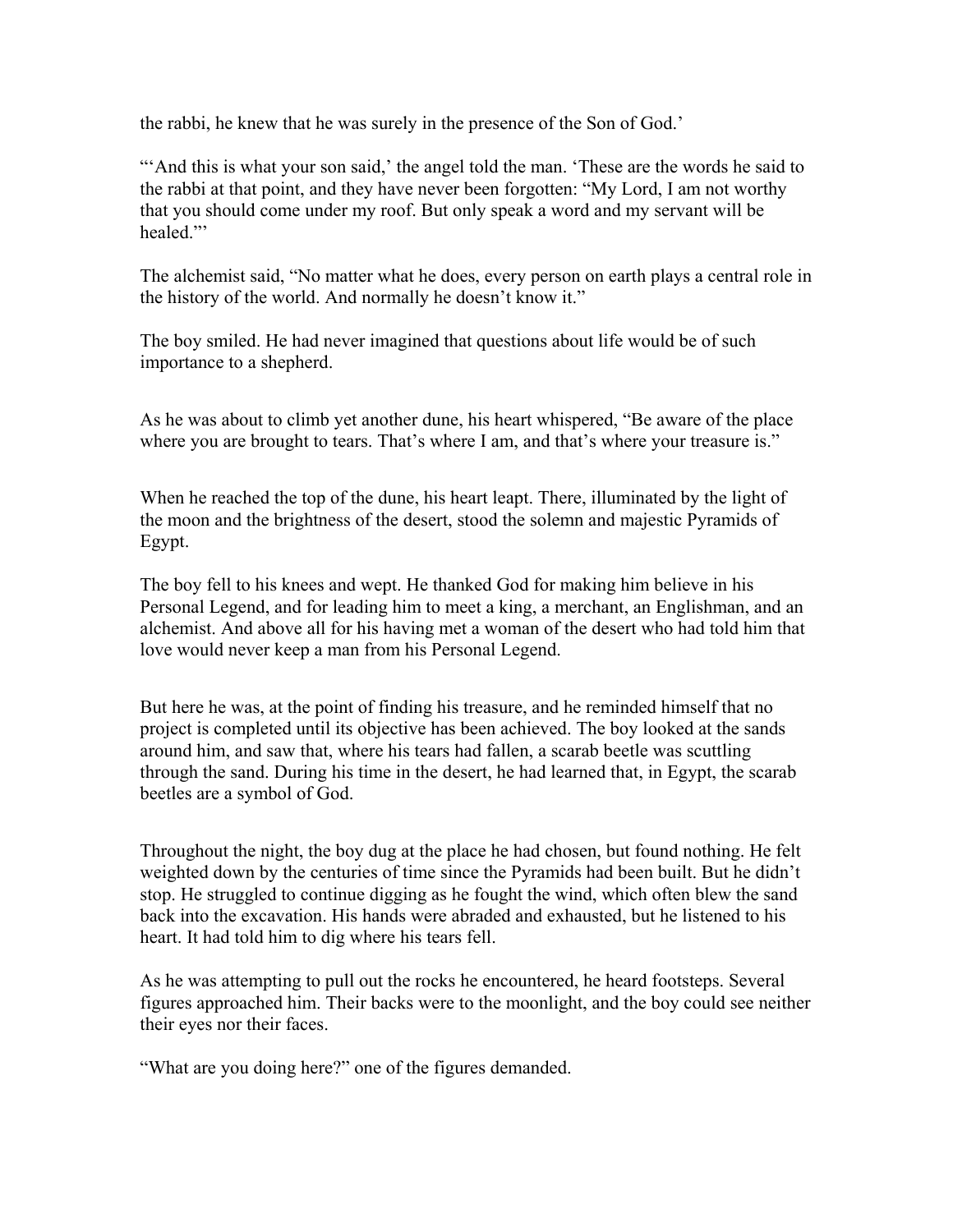Because he was terrified, the boy didn't answer. He had found where his treasure was, and was frightened at what might happen.

"We're refugees from the tribal wars, and we need money," the other figure said.

"What are you hiding there?"

"I'm not hiding anything," the boy answered.

But one of them seized the boy and yanked him back out of the hole, Another, who was searching the boy's bags, found the piece of gold.

"There's gold here," he said.

The moon shone on the face of the Arab who had seized him, and in the man's eyes the boy saw death.

"He's probably got more gold hidden in the ground."

They made the boy continue digging, but he found nothing. As the sun rose, the men began to beat the boy. He was bruised and bleeding, his clothing was torn to shreds, and he felt that death was near.

"What good is money to you if you're going to die? It's not often that money can save someone's life," the alchemist had said. Finally, the boy screamed at the men, "I'm digging for treasure!" And, although his mouth was bleeding and swollen, he told his attackers that he had twice dreamed of a treasure hidden near the Pyramids of Egypt.

The man who appeared to be the leader of the group spoke to one of the others: "Leave him. He doesn't have anything else. He must have stolen this gold."

The boy fell to the sand, nearly unconscious. The leader shook him and said, "We're leaving."

But before they left, he came back to the boy and said, "You're not going to die. You'll live, and you'll learn that a man shouldn't be so stupid. Two years ago, right here on this spot, I had a recurrent dream, too. I dreamed that I should travel to the fields of Spain and look for a ruined church where shepherds and their sheep slept. In my dream, there was a sycamore growing out of the ruins of the sacristy, and I was told that, if I dug at the roots of the sycamore, I would find a hidden treasure. But I'm not so stupid as to cross an entire desert just because of a recurrent dream."

...now he knew where his treasure was.

The boy reached the small, abandoned church just as night was falling. The sycamore